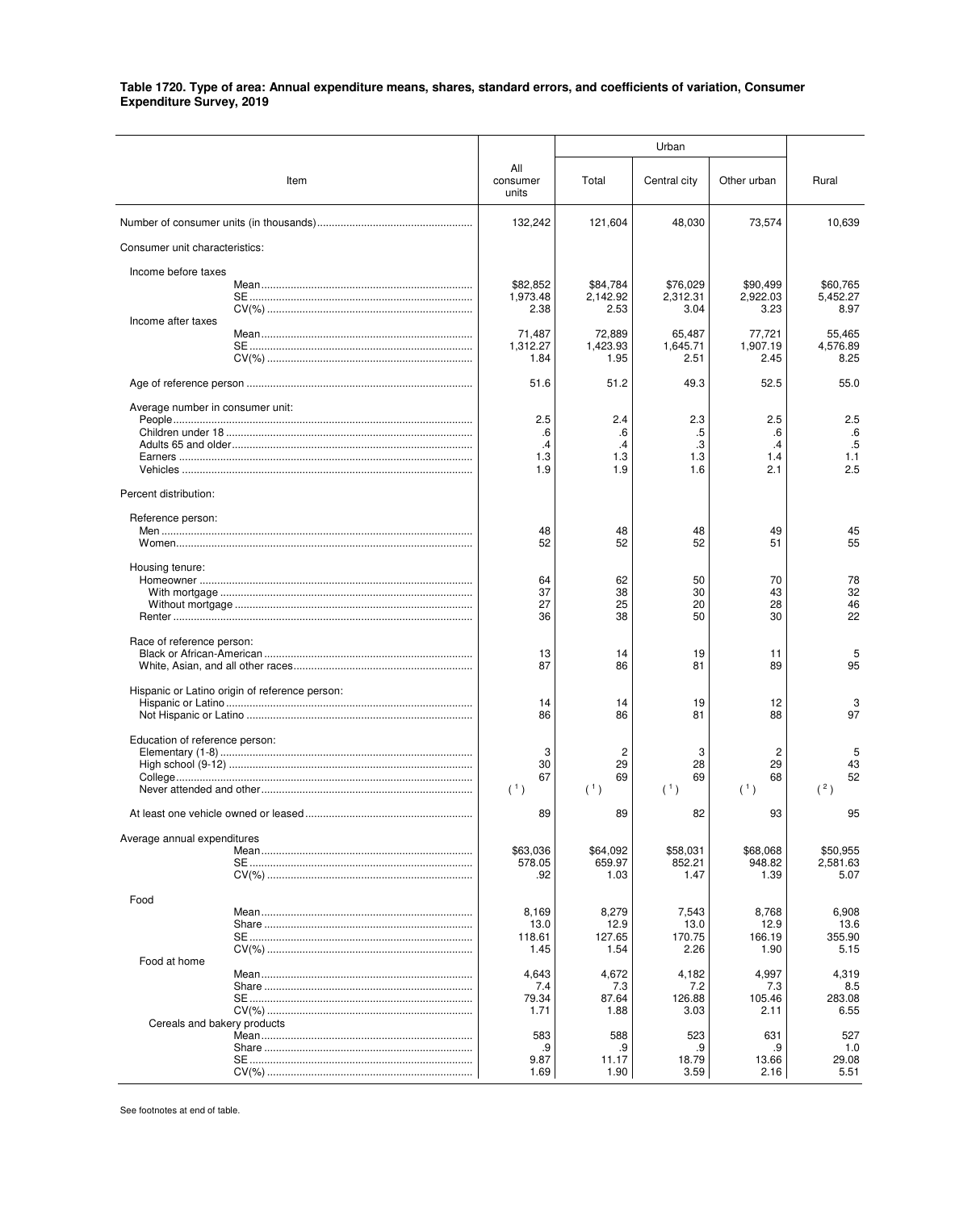|                                |      |                          |               | Urban         |                |                |
|--------------------------------|------|--------------------------|---------------|---------------|----------------|----------------|
|                                | Item | All<br>consumer<br>units | Total         | Central city  | Other urban    | Rural          |
| Cereals and cereal products    |      |                          |               |               |                |                |
|                                |      | 184<br>.3                | 185<br>.3     | 173<br>.3     | 194<br>.3      | 161<br>.3      |
|                                |      | 4.00                     | 4.74          | 7.22          | 6.20           | 19.35          |
|                                |      | 2.18                     | 2.55          | 4.17          | 3.20           | 12.00          |
| <b>Bakery products</b>         |      | 400                      | 402           | 350           | 437            | 366            |
|                                |      | .6                       | .6            | .6            | .6             | .7             |
|                                |      | 7.87                     | 8.69          | 12.89         | 10.90          | 14.51          |
|                                |      | 1.97                     | 2.16          | 3.68          | 2.49           | 3.96           |
| Meats, poultry, fish, and eggs |      | 980                      | 982           | 886           | 1,047          | 958            |
|                                |      | 1.6                      | 1.5           | 1.5           | 1.5            | 1.9            |
|                                |      | 29.01                    | 30.62         | 33.79         | 41.49          | 111.48         |
| Beef                           |      | 2.96                     | 3.12          | 3.81          | 3.96           | 11.63          |
|                                |      | 270                      | 268           | 219           | 301            | 296            |
|                                |      | .4                       | .4            | .4            | .4             | .6             |
|                                |      | 18.61<br>6.89            | 20.03<br>7.47 | 12.77<br>5.84 | 30.89<br>10.26 | 39.16<br>13.23 |
| Pork                           |      |                          |               |               |                |                |
|                                |      | 187                      | 179           | 160           | 192            | 272            |
|                                |      | .3                       | .3            | .3            | .3             | .5             |
|                                |      | 6.76<br>3.62             | 5.90<br>3.29  | 7.95<br>4.98  | 8.68<br>4.51   | 46.20<br>16.98 |
| Other meats                    |      |                          |               |               |                |                |
|                                |      | 129                      | 129           | 112           | 141            | 125            |
|                                |      | .2<br>4.51               | .2<br>4.60    | .2<br>7.58    | .2<br>5.65     | .2<br>15.15    |
|                                |      | 3.49                     | 3.55          | 6.78          | 4.00           | 12.15          |
| Poultry                        |      |                          |               |               |                |                |
|                                |      | 189                      | 194           | 191           | 196            | 134<br>.3      |
|                                |      | .3<br>3.99               | .3<br>4.80    | .3<br>9.01    | .3<br>6.08     | 22.32          |
|                                |      | 2.11                     | 2.48          | 4.71          | 3.11           | 16.70          |
| Fish and seafood               |      |                          |               |               |                |                |
|                                |      | 147<br>.2                | 152<br>.2     | 149<br>.3     | 155<br>.2      | 83<br>$\cdot$  |
|                                |      | 5.94                     | 6.50          | 9.99          | 9.12           | 11.02          |
|                                |      | 4.05                     | 4.26          | 6.72          | 5.89           | 13.30          |
| Eggs                           |      | 58                       | 59            | 56            | 61             | 49             |
|                                |      | $\cdot$ 1                | .1            | $\cdot$ 1     | .1             | $\cdot$ 1      |
|                                |      | 1.85                     | 1.99          | 2.52          | 2.34           | 3.04           |
| Dairy products                 |      | 3.17                     | 3.35          | 4.49          | 3.81           | 6.20           |
|                                |      | 455                      | 456           | 400           | 494            | 437            |
|                                |      | .7                       | .7            | .7            | .7             | .9             |
|                                |      | 7.20<br>1.58             | 8.53<br>1.87  | 13.61<br>3.40 | 11.32<br>2.29  | 43.08<br>9.85  |
| Fresh milk and cream           |      |                          |               |               |                |                |
|                                |      | 140                      | 140           | 125           | 150            | 143            |
|                                |      | .2<br>3.07               | .2<br>3.26    | .2<br>4.91    | .2<br>4.41     | .3<br>16.04    |
|                                |      | 2.19                     | 2.32          | 3.91          | 2.94           | 11.24          |
| Other dairy products           |      |                          |               |               |                |                |
|                                |      | 315<br>.5                | 316<br>.5     | 275<br>.5     | 344<br>.5      | 295<br>.6      |
|                                |      | 5.41                     | 6.44          | 9.95          | 8.90           | 31.69          |
|                                |      | 1.72                     | 2.04          | 3.62          | 2.59           | 10.76          |
| Fruits and vegetables          |      | 876                      | 891           | 819           | 939            | 705            |
|                                |      | 1.4                      | 1.4           | 1.4           | 1.4            | 1.4            |
|                                |      | 19.96                    | 22.31         | 31.35         | 26.06          | 70.24          |
|                                |      | 2.28                     | 2.50          | 3.83          | 2.78           | 9.96           |
| Fresh fruits                   |      | 322                      | 330           | 304           | 347            | 228            |
|                                |      | .5                       | .5            | .5            | .5             | $\cdot$        |
|                                |      | 8.07                     | 8.97          | 11.79         | 11.55          | 29.83          |
|                                |      | 2.51                     | 2.72          | 3.87          | 3.33           | 13.10          |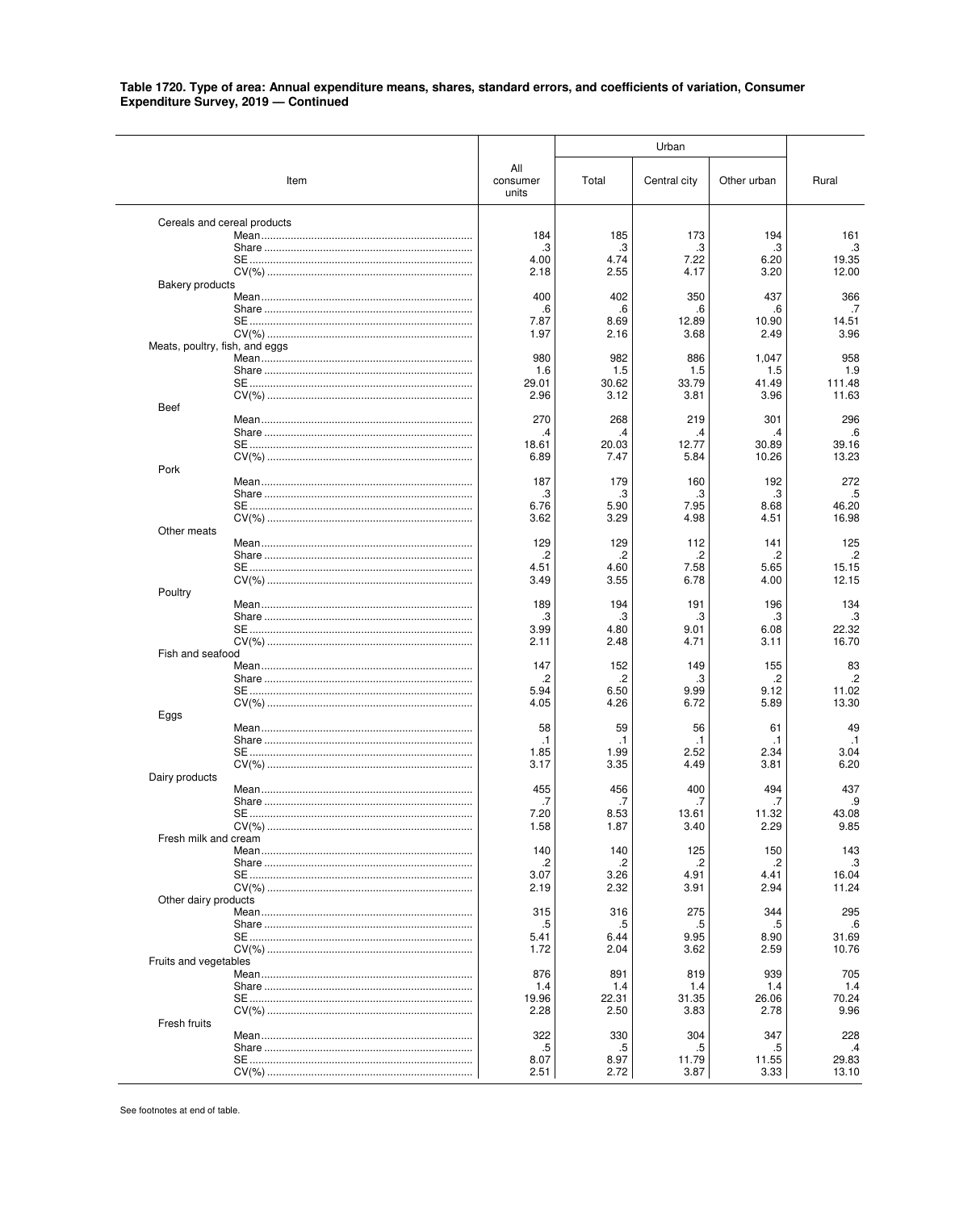|                        |                                                     |                          |                | Urban          |                |                 |
|------------------------|-----------------------------------------------------|--------------------------|----------------|----------------|----------------|-----------------|
|                        | Item                                                | All<br>consumer<br>units | Total          | Central city   | Other urban    | Rural           |
| Fresh vegetables       |                                                     |                          |                |                |                |                 |
|                        |                                                     | 295<br>.5                | 299<br>.5      | 285<br>.5      | 309<br>.5      | 250<br>.5       |
|                        |                                                     | 8.67                     | 9.77           | 14.27          | 11.03          | 32.46           |
|                        |                                                     | 2.93                     | 3.26           | 5.01           | 3.57           | 12.96           |
| Processed fruits       |                                                     | 112                      | 114            | 100            | 123            | 90              |
|                        |                                                     | .2                       | .2             | .2             | .2             | $.2\phantom{0}$ |
|                        |                                                     | 3.37<br>3.00             | 3.64<br>3.19   | 4.37<br>4.36   | 4.55<br>3.69   | 5.63<br>6.24    |
| Processed vegetables   |                                                     |                          |                |                |                |                 |
|                        |                                                     | 147<br>.2                | 148<br>.2      | 130<br>.2      | 159<br>.2      | 137<br>.3       |
|                        |                                                     | 4.49                     | 4.83           | 6.17           | 6.34           | 13.76           |
| Other food at home     |                                                     | 3.06                     | 3.27           | 4.76           | 3.97           | 10.07           |
|                        |                                                     | 1,749                    | 1,754          | 1,554          | 1,886          | 1,691           |
|                        |                                                     | 2.8                      | 2.7            | 2.7            | 2.8            | 3.3             |
|                        |                                                     | 30.05<br>1.72            | 32.42<br>1.85  | 47.46<br>3.05  | 38.43<br>2.04  | 88.24<br>5.22   |
| Sugar and other sweets |                                                     |                          |                |                |                |                 |
|                        |                                                     | 165<br>.3                | 164<br>.3      | 135<br>.2      | 184<br>.3      | 175<br>.3       |
|                        |                                                     | 4.21                     | 4.46           | 5.05           | 6.57           | 13.21           |
| Fats and oils          |                                                     | 2.55                     | 2.72           | 3.73           | 3.58           | 7.56            |
|                        |                                                     | 115                      | 116            | 104            | 124            | 104             |
|                        |                                                     | .2<br>3.71               | .2<br>3.89     | .2<br>6.37     | .2<br>4.91     | .2<br>11.76     |
|                        |                                                     | 3.23                     | 3.36           | 6.13           | 3.97           | 11.31           |
| Miscellaneous foods    |                                                     | 952                      | 956            | 852            | 1,025          | 907             |
|                        |                                                     | 1.5                      | 1.5            | 1.5            | 1.5            | 1.8             |
|                        |                                                     | 17.32                    | 19.02          | 31.45          | 22.89          | 61.51           |
| Nonalcoholic beverages |                                                     | 1.82                     | 1.99           | 3.69           | 2.23           | 6.78            |
|                        |                                                     | 455                      | 455            | 402            | 489            | 459             |
|                        |                                                     | .7<br>12.19              | .7<br>13.01    | .7<br>13.85    | .7<br>16.43    | .9<br>28.22     |
|                        |                                                     | 2.68                     | 2.86           | 3.44           | 3.36           | 6.14            |
|                        | Food prepared by consumer unit on out-of-town trips | 62                       | 63             | 61             | 65             | 46              |
|                        |                                                     | $\cdot$ 1                | $\cdot$ 1      | .1             | .1             | $\cdot$ 1       |
|                        |                                                     | 2.60<br>4.19             | 2.78<br>4.39   | 4.81<br>7.90   | 4.33<br>6.66   | 12.99<br>28.01  |
| Food away from home    |                                                     |                          |                |                |                |                 |
|                        |                                                     | 3,526<br>5.6             | 3,607<br>5.6   | 3,361<br>5.8   | 3,771<br>5.5   | 2,589<br>5.1    |
|                        |                                                     | 66.85                    | 72.92          | 110.78         | 92.98          | 181.20          |
|                        |                                                     | 1.90                     | 2.02           | 3.30           | 2.47           | 7.00            |
| Alcoholic beverages    |                                                     |                          |                |                |                |                 |
|                        |                                                     | 579                      | 598<br>.9      | 575            | 614            | 359             |
|                        |                                                     | .9<br>22.67              | 22.40          | 1.0<br>26.52   | .9<br>29.28    | .7<br>84.54     |
|                        |                                                     | 3.91                     | 3.74           | 4.61           | 4.77           | 23.52           |
| Housing                |                                                     |                          |                |                |                |                 |
|                        |                                                     | 20,679                   | 21,283         | 19,768         | 22,277         | 13,772          |
|                        |                                                     | 32.8<br>195.28           | 33.2<br>220.55 | 34.1<br>334.31 | 32.7<br>296.10 | 27.0<br>852.40  |
|                        |                                                     | .94                      | 1.04           | 1.69           | 1.33           | 6.19            |
| Shelter                |                                                     | 12,190                   | 12,703         | 12,322         | 12,951         | 6,334           |
|                        |                                                     | 19.3                     | 19.8           | 21.2           | 19.0           | 12.4            |
|                        |                                                     | 143.71<br>1.18           | 168.46<br>1.33 | 233.87<br>1.90 | 218.81<br>1.69 | 541.56<br>8.55  |
| Owned dwellings        |                                                     |                          |                |                |                |                 |
|                        |                                                     | 6,797                    | 7,021          | 5,366<br>9.2   | 8,102          | 4,238           |
|                        |                                                     | 10.8<br>100.15           | 11.0<br>113.52 | 151.10         | 11.9<br>177.06 | 8.3<br>429.18   |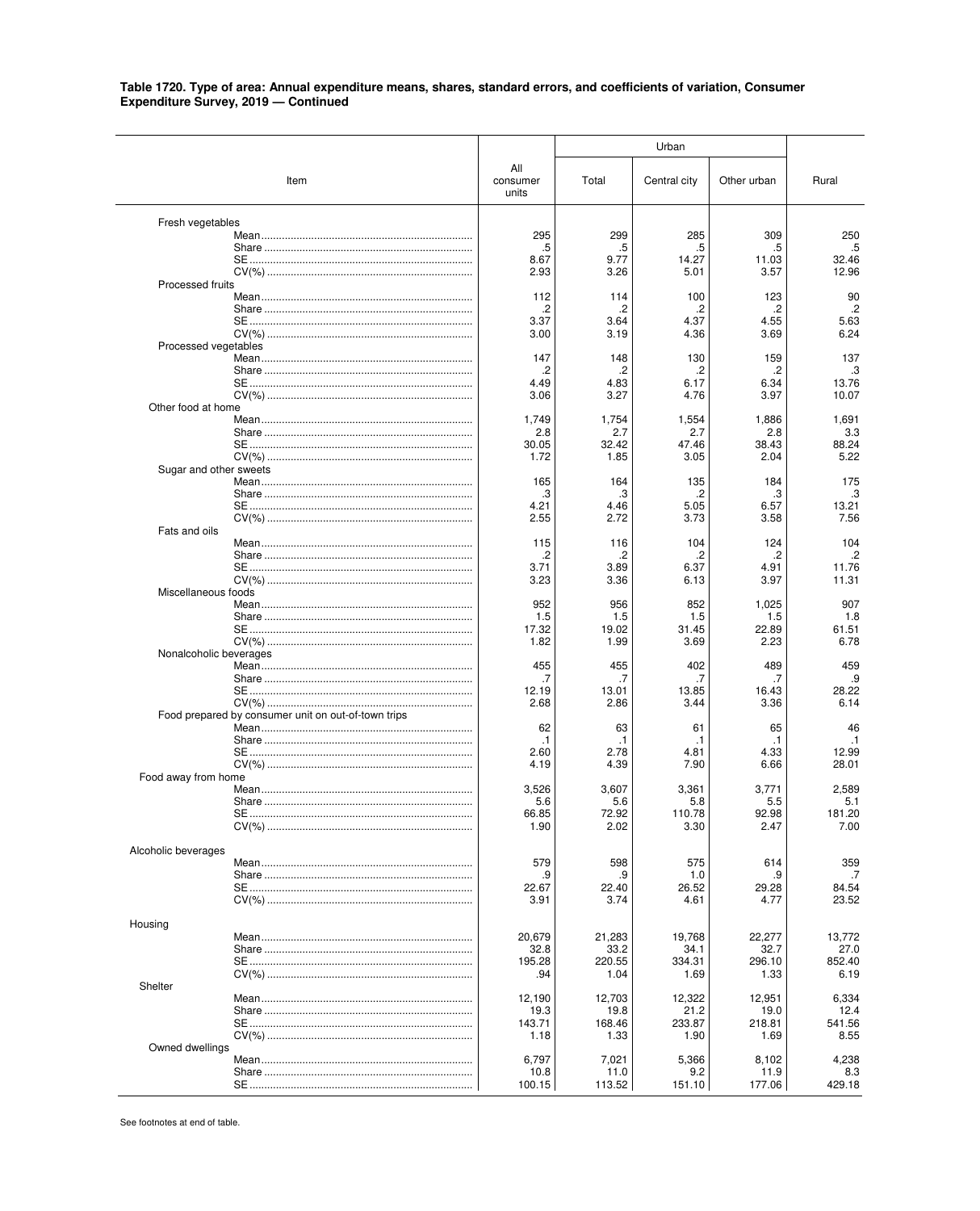|                                       |                                                  |                          |                  | Urban          |                |                 |
|---------------------------------------|--------------------------------------------------|--------------------------|------------------|----------------|----------------|-----------------|
|                                       | Item                                             | All<br>consumer<br>units | Total            | Central city   | Other urban    | Rural           |
| Owned dwellings                       |                                                  |                          |                  |                |                |                 |
| Mortgage interest and charges         |                                                  | 1.47                     | 1.62             | 2.82           | 2.19           | 10.13           |
|                                       |                                                  | 2,760                    | 2,880            | 2,238          | 3,299          | 1,383           |
|                                       |                                                  | 4.4                      | 4.5              | 3.9            | 4.8            | 2.7             |
|                                       |                                                  | 48.36<br>1.75            | 53.91<br>1.87    | 98.01<br>4.38  | 83.73<br>2.54  | 193.49<br>13.99 |
| Property taxes                        |                                                  |                          |                  |                |                |                 |
|                                       |                                                  | 2,159<br>3.4             | 2,244<br>3.5     | 1,719<br>3.0   | 2,586<br>3.8   | 1,194<br>2.3    |
|                                       |                                                  | 41.20                    | 46.17            | 53.96          | 66.48          | 188.92          |
|                                       |                                                  | 1.91                     | 2.06             | 3.14           | 2.57           | 15.82           |
|                                       | Maintenance, repairs, insurance, other expenses  | 1,879                    | 1,898            | 1,408          | 2,217          | 1,661           |
|                                       |                                                  | 3.0                      | 3.0              | 2.4            | 3.3            | 3.3             |
|                                       |                                                  | 65.13<br>3.47            | 66.81<br>3.52    | 60.99<br>4.33  | 103.19<br>4.65 | 244.02<br>14.69 |
| Rented dwellings                      |                                                  |                          |                  |                |                |                 |
|                                       |                                                  | 4,432                    | 4,701            | 6,153          | 3,754          | 1,348           |
|                                       |                                                  | 7.0<br>89.41             | 7.3<br>105.32    | 10.6<br>167.18 | 5.5<br>134.78  | 2.6<br>179.98   |
|                                       |                                                  | 2.02                     | 2.24             | 2.72           | 3.59           | 13.36           |
| Other lodging                         |                                                  |                          |                  |                |                |                 |
|                                       |                                                  | 961<br>1.5               | 980<br>1.5       | 804<br>1.4     | 1,095<br>1.6   | 748<br>1.5      |
|                                       |                                                  | 38.93                    | 39.38            | 52.30          | 47.98          | 184.66          |
| Utilities, fuels, and public services |                                                  | 4.05                     | 4.02             | 6.51           | 4.38           | 24.70           |
|                                       |                                                  | 4,055                    | 4,067            | 3,661          | 4,332          | 3,916           |
|                                       |                                                  | 6.4                      | 6.3              | 6.3            | 6.4            | 7.7             |
|                                       |                                                  | 32.23<br>.79             | 35.71<br>.88     | 51.57<br>1.41  | 39.23<br>.91   | 90.46<br>2.31   |
| Natural gas                           |                                                  |                          |                  |                |                |                 |
|                                       |                                                  | 416<br>.7                | 433<br>.7        | 419<br>.7      | 442<br>.6      | 227<br>$\cdot$  |
|                                       |                                                  | 10.72                    | 11.46            | 12.81          | 15.04          | 23.87           |
|                                       |                                                  | 2.58                     | 2.65             | 3.06           | 3.41           | 10.51           |
| Electricity                           |                                                  | 1,472                    | 1,452            | 1,266          | 1,573          | 1,698           |
|                                       |                                                  | 2.3                      | 2.3              | 2.2            | 2.3            | 3.3             |
|                                       |                                                  | 17.96<br>1.22            | 20.83<br>1.43    | 29.67<br>2.34  | 21.08<br>1.34  | 54.47<br>3.21   |
| Fuel oil and other fuels              |                                                  |                          |                  |                |                |                 |
|                                       |                                                  | 113                      | 97               | 32             | 140            | 295             |
|                                       |                                                  | .2<br>6.57               | .2<br>7.70       | .1<br>4.59     | .2<br>11.77    | .6<br>61.66     |
|                                       |                                                  | 5.81                     | 7.92             | 14.43          | 8.42           | 20.92           |
| Telephone services                    |                                                  | 1,409                    | 1,426            | 1,321          | 1,494          | 1,217           |
|                                       |                                                  | 2.2                      | 2.2              | 2.3            | 2.2            | 2.4             |
|                                       |                                                  | 13.37                    | 11.98            | 22.01          | 15.44          | 61.92<br>5.09   |
|                                       | Residential phone service, VOIP, and phone cards | .95                      | .84              | 1.67           | 1.03           |                 |
|                                       |                                                  | 191                      | 183              | 152            | 204            | 281             |
|                                       |                                                  | .3<br>6.01               | .3<br>4.47       | .3<br>5.22     | .3<br>5.74     | .6<br>41.85     |
|                                       |                                                  | 3.15                     | 2.44             | 3.44           | 2.82           | 14.91           |
| Cellular phone service                |                                                  |                          |                  |                |                |                 |
|                                       |                                                  | 1,218<br>1.9             | 1,243<br>1.9     | 1,169<br>2.0   | 1,291<br>1.9   | 936<br>1.8      |
|                                       |                                                  | 15.53                    | 11.84            | 22.15          | 14.07          | 97.41           |
| Water and other public services       |                                                  | 1.28                     | .95              | 1.89           | 1.09           | 10.40           |
|                                       |                                                  | 645                      | 660              | 624            | 683            | 479             |
|                                       |                                                  | 1.0                      | 1.0              | 1.1            | 1.0            | .9              |
|                                       |                                                  | 16.30<br>2.53            | 16.54<br>2.51    | 14.85<br>2.38  | 21.87<br>3.20  | 50.51<br>10.55  |
| Household operations                  |                                                  |                          |                  |                |                |                 |
|                                       |                                                  | 1,570<br>2.5             | 1,617<br>$2.5\,$ | 1,420<br>2.4   | 1,745<br>2.6   | 1,035<br>2.0    |
|                                       |                                                  | 35.31                    | 37.38            | 38.55          | 59.73          | 141.18          |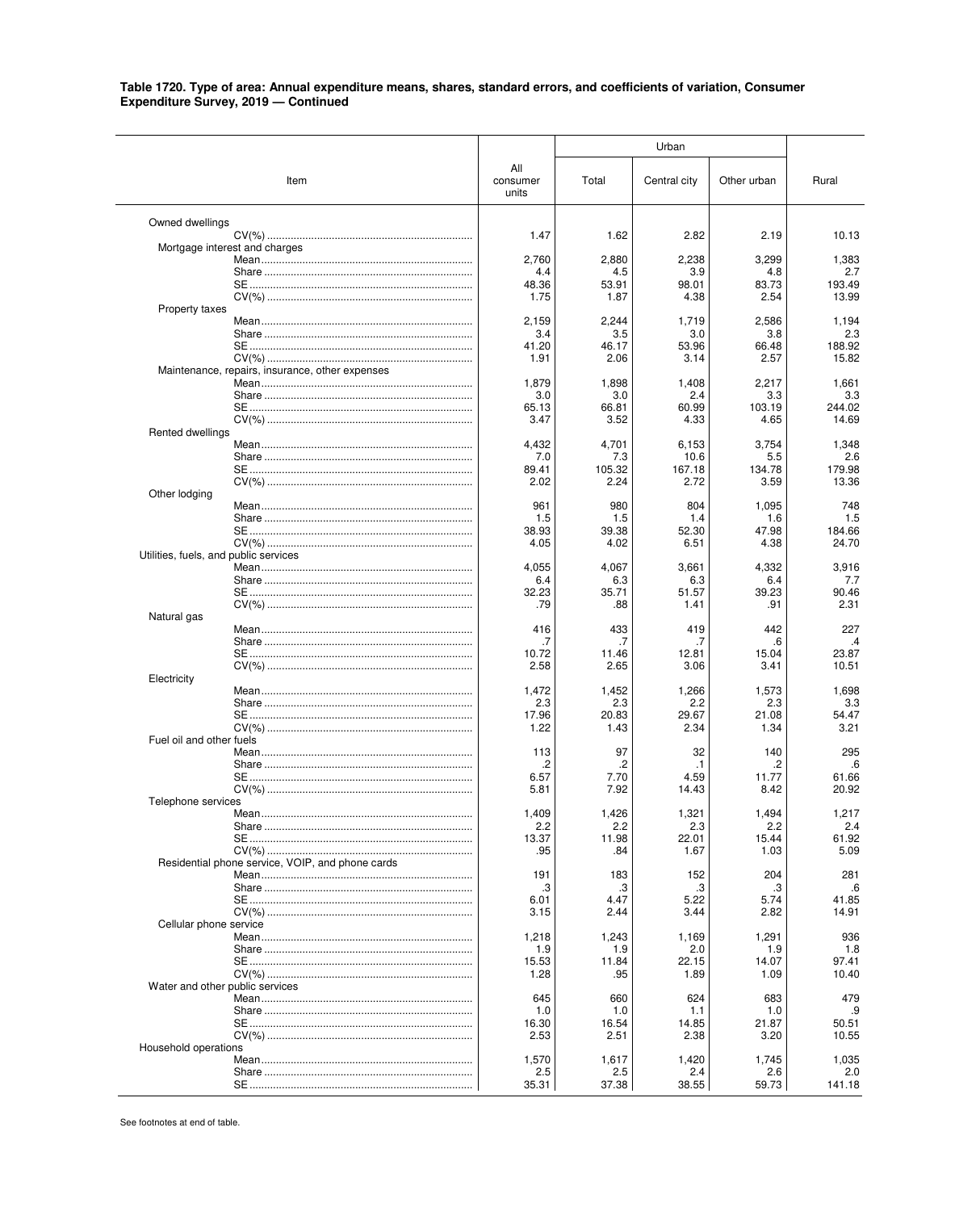| All<br>Item<br>consumer<br>Total<br>Central city<br>Other urban<br>Rural<br>units<br>Household operations<br>2.25<br>2.71<br>13.65<br>2.31<br>3.42<br>Personal services<br>489<br>504<br>409<br>566<br>309<br>.8<br>.6<br>.8<br>.7<br>.8<br>27.62<br>28.80<br>31.84<br>50.96<br>99.80<br>5.65<br>5.71<br>9.00<br>32.34<br>7.79<br>Other household expenses<br>1,081<br>1,112<br>1,011<br>1,178<br>726<br>1.4<br>1.7<br>1.7<br>1.7<br>1.7<br>20.55<br>19.79<br>27.73<br>25.83<br>60.05<br>1.90<br>1.78<br>2.74<br>2.19<br>8.27<br>Housekeeping supplies<br>766<br>623<br>847<br>852<br>758<br>1.2<br>1.2<br>1.2<br>1.7<br>1.1<br>29.93<br>68.35<br>18.22<br>18.47<br>23.38<br>2.38<br>2.44<br>3.75<br>3.53<br>8.02<br>Laundry and cleaning supplies<br>185<br>183<br>188<br>210<br>175<br>.3<br>.3<br>.3<br>.4<br>.3<br>7.37<br>7.27<br>31.51<br>10.42<br>8.50<br>3.98<br>5.95<br>15.03<br>3.97<br>4.51<br>Other household products<br>458<br>454<br>347<br>525<br>505<br>.7<br>1.0<br>.7<br>.6<br>8.<br>16.59<br>16.64<br>19.86<br>26.23<br>74.76<br>3.62<br>3.67<br>5.72<br>14.81<br>5.00<br>Postage and stationery<br>122<br>138<br>121<br>101<br>134<br>.2<br>.3<br>.2<br>.2<br>.2<br>6.49<br>6.12<br>7.41<br>9.23<br>24.79<br>17.97<br>5.30<br>5.05<br>7.35<br>6.86<br>Household furnishings and equipment<br>2,098<br>2,139<br>1,741<br>2,401<br>1,635<br>3.3<br>3.3<br>3.5<br>3.2<br>3.0<br>68.52<br>122.19<br>199.24<br>73.47<br>83.17<br>3.27<br>3.44<br>4.78<br>5.09<br>12.18<br>Household textiles<br>131<br>96<br>134<br>113<br>148<br>$\cdot$<br>.2<br>.2<br>$\overline{c}$<br>2.<br>9.98<br>22.00<br>10.81<br>14.50<br>15.18<br>22.92<br>7.62<br>12.84<br>10.24<br>8.06<br>Furniture<br>521<br>584<br>362<br>535<br>460<br>.8<br>.8<br>.9<br>.7<br>8.<br>70.30<br>22.45<br>23.06<br>25.48<br>35.19<br>5.54<br>19.44<br>4.31<br>4.31<br>6.03<br>Floor coverings<br>25<br>26<br>28<br>24<br>10<br>(1)<br>(1)<br>(1)<br>(1)<br>(1)<br>2.61<br>2.81<br>4.54<br>3.81<br>3.01<br>19.10<br>10.40<br>10.68<br>13.58<br>28.77<br>Major appliances<br>322<br>326<br>250<br>376<br>272<br>.5<br>.5<br>.5<br>.4<br>.6<br>14.92<br>16.40<br>20.28<br>22.30<br>31.92<br>11.73<br>4.64<br>5.03<br>8.12<br>5.94<br>Small appliances, miscellaneous housewares<br>119<br>95<br>121<br>112<br>127<br>.2<br>.2<br>.2<br>.2<br>.2<br>6.43<br>6.89<br>10.29<br>9.72<br>17.90<br>5.42<br>5.71<br>9.19<br>7.68<br>18.82<br>Miscellaneous household equipment<br>981<br>997<br>783<br>1,139<br>800<br>1.6<br>1.6<br>1.6<br>1.3<br>1.7<br>58.14<br>107.55<br>60.07<br>65.20<br>121.51<br>6.12<br>6.54<br>7.43<br>9.44<br>15.19<br>Apparel and services<br>1,883<br>1,951<br>2,041<br>1,817<br>1,099 |     |     | Urban |     |     |
|-----------------------------------------------------------------------------------------------------------------------------------------------------------------------------------------------------------------------------------------------------------------------------------------------------------------------------------------------------------------------------------------------------------------------------------------------------------------------------------------------------------------------------------------------------------------------------------------------------------------------------------------------------------------------------------------------------------------------------------------------------------------------------------------------------------------------------------------------------------------------------------------------------------------------------------------------------------------------------------------------------------------------------------------------------------------------------------------------------------------------------------------------------------------------------------------------------------------------------------------------------------------------------------------------------------------------------------------------------------------------------------------------------------------------------------------------------------------------------------------------------------------------------------------------------------------------------------------------------------------------------------------------------------------------------------------------------------------------------------------------------------------------------------------------------------------------------------------------------------------------------------------------------------------------------------------------------------------------------------------------------------------------------------------------------------------------------------------------------------------------------------------------------------------------------------------------------------------------------------------------------------------------------------------------------------------------------------------------------------------------------------------------------------------------------------------------------------------------------------------------------------------------------------------------------------------------------------------------------------------------------------------------------------------------------------------|-----|-----|-------|-----|-----|
|                                                                                                                                                                                                                                                                                                                                                                                                                                                                                                                                                                                                                                                                                                                                                                                                                                                                                                                                                                                                                                                                                                                                                                                                                                                                                                                                                                                                                                                                                                                                                                                                                                                                                                                                                                                                                                                                                                                                                                                                                                                                                                                                                                                                                                                                                                                                                                                                                                                                                                                                                                                                                                                                                         |     |     |       |     |     |
|                                                                                                                                                                                                                                                                                                                                                                                                                                                                                                                                                                                                                                                                                                                                                                                                                                                                                                                                                                                                                                                                                                                                                                                                                                                                                                                                                                                                                                                                                                                                                                                                                                                                                                                                                                                                                                                                                                                                                                                                                                                                                                                                                                                                                                                                                                                                                                                                                                                                                                                                                                                                                                                                                         |     |     |       |     |     |
|                                                                                                                                                                                                                                                                                                                                                                                                                                                                                                                                                                                                                                                                                                                                                                                                                                                                                                                                                                                                                                                                                                                                                                                                                                                                                                                                                                                                                                                                                                                                                                                                                                                                                                                                                                                                                                                                                                                                                                                                                                                                                                                                                                                                                                                                                                                                                                                                                                                                                                                                                                                                                                                                                         |     |     |       |     |     |
|                                                                                                                                                                                                                                                                                                                                                                                                                                                                                                                                                                                                                                                                                                                                                                                                                                                                                                                                                                                                                                                                                                                                                                                                                                                                                                                                                                                                                                                                                                                                                                                                                                                                                                                                                                                                                                                                                                                                                                                                                                                                                                                                                                                                                                                                                                                                                                                                                                                                                                                                                                                                                                                                                         |     |     |       |     |     |
|                                                                                                                                                                                                                                                                                                                                                                                                                                                                                                                                                                                                                                                                                                                                                                                                                                                                                                                                                                                                                                                                                                                                                                                                                                                                                                                                                                                                                                                                                                                                                                                                                                                                                                                                                                                                                                                                                                                                                                                                                                                                                                                                                                                                                                                                                                                                                                                                                                                                                                                                                                                                                                                                                         |     |     |       |     |     |
|                                                                                                                                                                                                                                                                                                                                                                                                                                                                                                                                                                                                                                                                                                                                                                                                                                                                                                                                                                                                                                                                                                                                                                                                                                                                                                                                                                                                                                                                                                                                                                                                                                                                                                                                                                                                                                                                                                                                                                                                                                                                                                                                                                                                                                                                                                                                                                                                                                                                                                                                                                                                                                                                                         |     |     |       |     |     |
|                                                                                                                                                                                                                                                                                                                                                                                                                                                                                                                                                                                                                                                                                                                                                                                                                                                                                                                                                                                                                                                                                                                                                                                                                                                                                                                                                                                                                                                                                                                                                                                                                                                                                                                                                                                                                                                                                                                                                                                                                                                                                                                                                                                                                                                                                                                                                                                                                                                                                                                                                                                                                                                                                         |     |     |       |     |     |
|                                                                                                                                                                                                                                                                                                                                                                                                                                                                                                                                                                                                                                                                                                                                                                                                                                                                                                                                                                                                                                                                                                                                                                                                                                                                                                                                                                                                                                                                                                                                                                                                                                                                                                                                                                                                                                                                                                                                                                                                                                                                                                                                                                                                                                                                                                                                                                                                                                                                                                                                                                                                                                                                                         |     |     |       |     |     |
|                                                                                                                                                                                                                                                                                                                                                                                                                                                                                                                                                                                                                                                                                                                                                                                                                                                                                                                                                                                                                                                                                                                                                                                                                                                                                                                                                                                                                                                                                                                                                                                                                                                                                                                                                                                                                                                                                                                                                                                                                                                                                                                                                                                                                                                                                                                                                                                                                                                                                                                                                                                                                                                                                         |     |     |       |     |     |
|                                                                                                                                                                                                                                                                                                                                                                                                                                                                                                                                                                                                                                                                                                                                                                                                                                                                                                                                                                                                                                                                                                                                                                                                                                                                                                                                                                                                                                                                                                                                                                                                                                                                                                                                                                                                                                                                                                                                                                                                                                                                                                                                                                                                                                                                                                                                                                                                                                                                                                                                                                                                                                                                                         |     |     |       |     |     |
|                                                                                                                                                                                                                                                                                                                                                                                                                                                                                                                                                                                                                                                                                                                                                                                                                                                                                                                                                                                                                                                                                                                                                                                                                                                                                                                                                                                                                                                                                                                                                                                                                                                                                                                                                                                                                                                                                                                                                                                                                                                                                                                                                                                                                                                                                                                                                                                                                                                                                                                                                                                                                                                                                         |     |     |       |     |     |
|                                                                                                                                                                                                                                                                                                                                                                                                                                                                                                                                                                                                                                                                                                                                                                                                                                                                                                                                                                                                                                                                                                                                                                                                                                                                                                                                                                                                                                                                                                                                                                                                                                                                                                                                                                                                                                                                                                                                                                                                                                                                                                                                                                                                                                                                                                                                                                                                                                                                                                                                                                                                                                                                                         |     |     |       |     |     |
|                                                                                                                                                                                                                                                                                                                                                                                                                                                                                                                                                                                                                                                                                                                                                                                                                                                                                                                                                                                                                                                                                                                                                                                                                                                                                                                                                                                                                                                                                                                                                                                                                                                                                                                                                                                                                                                                                                                                                                                                                                                                                                                                                                                                                                                                                                                                                                                                                                                                                                                                                                                                                                                                                         |     |     |       |     |     |
|                                                                                                                                                                                                                                                                                                                                                                                                                                                                                                                                                                                                                                                                                                                                                                                                                                                                                                                                                                                                                                                                                                                                                                                                                                                                                                                                                                                                                                                                                                                                                                                                                                                                                                                                                                                                                                                                                                                                                                                                                                                                                                                                                                                                                                                                                                                                                                                                                                                                                                                                                                                                                                                                                         |     |     |       |     |     |
|                                                                                                                                                                                                                                                                                                                                                                                                                                                                                                                                                                                                                                                                                                                                                                                                                                                                                                                                                                                                                                                                                                                                                                                                                                                                                                                                                                                                                                                                                                                                                                                                                                                                                                                                                                                                                                                                                                                                                                                                                                                                                                                                                                                                                                                                                                                                                                                                                                                                                                                                                                                                                                                                                         |     |     |       |     |     |
|                                                                                                                                                                                                                                                                                                                                                                                                                                                                                                                                                                                                                                                                                                                                                                                                                                                                                                                                                                                                                                                                                                                                                                                                                                                                                                                                                                                                                                                                                                                                                                                                                                                                                                                                                                                                                                                                                                                                                                                                                                                                                                                                                                                                                                                                                                                                                                                                                                                                                                                                                                                                                                                                                         |     |     |       |     |     |
|                                                                                                                                                                                                                                                                                                                                                                                                                                                                                                                                                                                                                                                                                                                                                                                                                                                                                                                                                                                                                                                                                                                                                                                                                                                                                                                                                                                                                                                                                                                                                                                                                                                                                                                                                                                                                                                                                                                                                                                                                                                                                                                                                                                                                                                                                                                                                                                                                                                                                                                                                                                                                                                                                         |     |     |       |     |     |
|                                                                                                                                                                                                                                                                                                                                                                                                                                                                                                                                                                                                                                                                                                                                                                                                                                                                                                                                                                                                                                                                                                                                                                                                                                                                                                                                                                                                                                                                                                                                                                                                                                                                                                                                                                                                                                                                                                                                                                                                                                                                                                                                                                                                                                                                                                                                                                                                                                                                                                                                                                                                                                                                                         |     |     |       |     |     |
|                                                                                                                                                                                                                                                                                                                                                                                                                                                                                                                                                                                                                                                                                                                                                                                                                                                                                                                                                                                                                                                                                                                                                                                                                                                                                                                                                                                                                                                                                                                                                                                                                                                                                                                                                                                                                                                                                                                                                                                                                                                                                                                                                                                                                                                                                                                                                                                                                                                                                                                                                                                                                                                                                         |     |     |       |     |     |
|                                                                                                                                                                                                                                                                                                                                                                                                                                                                                                                                                                                                                                                                                                                                                                                                                                                                                                                                                                                                                                                                                                                                                                                                                                                                                                                                                                                                                                                                                                                                                                                                                                                                                                                                                                                                                                                                                                                                                                                                                                                                                                                                                                                                                                                                                                                                                                                                                                                                                                                                                                                                                                                                                         |     |     |       |     |     |
|                                                                                                                                                                                                                                                                                                                                                                                                                                                                                                                                                                                                                                                                                                                                                                                                                                                                                                                                                                                                                                                                                                                                                                                                                                                                                                                                                                                                                                                                                                                                                                                                                                                                                                                                                                                                                                                                                                                                                                                                                                                                                                                                                                                                                                                                                                                                                                                                                                                                                                                                                                                                                                                                                         |     |     |       |     |     |
|                                                                                                                                                                                                                                                                                                                                                                                                                                                                                                                                                                                                                                                                                                                                                                                                                                                                                                                                                                                                                                                                                                                                                                                                                                                                                                                                                                                                                                                                                                                                                                                                                                                                                                                                                                                                                                                                                                                                                                                                                                                                                                                                                                                                                                                                                                                                                                                                                                                                                                                                                                                                                                                                                         |     |     |       |     |     |
|                                                                                                                                                                                                                                                                                                                                                                                                                                                                                                                                                                                                                                                                                                                                                                                                                                                                                                                                                                                                                                                                                                                                                                                                                                                                                                                                                                                                                                                                                                                                                                                                                                                                                                                                                                                                                                                                                                                                                                                                                                                                                                                                                                                                                                                                                                                                                                                                                                                                                                                                                                                                                                                                                         |     |     |       |     |     |
|                                                                                                                                                                                                                                                                                                                                                                                                                                                                                                                                                                                                                                                                                                                                                                                                                                                                                                                                                                                                                                                                                                                                                                                                                                                                                                                                                                                                                                                                                                                                                                                                                                                                                                                                                                                                                                                                                                                                                                                                                                                                                                                                                                                                                                                                                                                                                                                                                                                                                                                                                                                                                                                                                         |     |     |       |     |     |
|                                                                                                                                                                                                                                                                                                                                                                                                                                                                                                                                                                                                                                                                                                                                                                                                                                                                                                                                                                                                                                                                                                                                                                                                                                                                                                                                                                                                                                                                                                                                                                                                                                                                                                                                                                                                                                                                                                                                                                                                                                                                                                                                                                                                                                                                                                                                                                                                                                                                                                                                                                                                                                                                                         |     |     |       |     |     |
|                                                                                                                                                                                                                                                                                                                                                                                                                                                                                                                                                                                                                                                                                                                                                                                                                                                                                                                                                                                                                                                                                                                                                                                                                                                                                                                                                                                                                                                                                                                                                                                                                                                                                                                                                                                                                                                                                                                                                                                                                                                                                                                                                                                                                                                                                                                                                                                                                                                                                                                                                                                                                                                                                         |     |     |       |     |     |
|                                                                                                                                                                                                                                                                                                                                                                                                                                                                                                                                                                                                                                                                                                                                                                                                                                                                                                                                                                                                                                                                                                                                                                                                                                                                                                                                                                                                                                                                                                                                                                                                                                                                                                                                                                                                                                                                                                                                                                                                                                                                                                                                                                                                                                                                                                                                                                                                                                                                                                                                                                                                                                                                                         |     |     |       |     |     |
|                                                                                                                                                                                                                                                                                                                                                                                                                                                                                                                                                                                                                                                                                                                                                                                                                                                                                                                                                                                                                                                                                                                                                                                                                                                                                                                                                                                                                                                                                                                                                                                                                                                                                                                                                                                                                                                                                                                                                                                                                                                                                                                                                                                                                                                                                                                                                                                                                                                                                                                                                                                                                                                                                         |     |     |       |     |     |
|                                                                                                                                                                                                                                                                                                                                                                                                                                                                                                                                                                                                                                                                                                                                                                                                                                                                                                                                                                                                                                                                                                                                                                                                                                                                                                                                                                                                                                                                                                                                                                                                                                                                                                                                                                                                                                                                                                                                                                                                                                                                                                                                                                                                                                                                                                                                                                                                                                                                                                                                                                                                                                                                                         |     |     |       |     |     |
|                                                                                                                                                                                                                                                                                                                                                                                                                                                                                                                                                                                                                                                                                                                                                                                                                                                                                                                                                                                                                                                                                                                                                                                                                                                                                                                                                                                                                                                                                                                                                                                                                                                                                                                                                                                                                                                                                                                                                                                                                                                                                                                                                                                                                                                                                                                                                                                                                                                                                                                                                                                                                                                                                         |     |     |       |     |     |
|                                                                                                                                                                                                                                                                                                                                                                                                                                                                                                                                                                                                                                                                                                                                                                                                                                                                                                                                                                                                                                                                                                                                                                                                                                                                                                                                                                                                                                                                                                                                                                                                                                                                                                                                                                                                                                                                                                                                                                                                                                                                                                                                                                                                                                                                                                                                                                                                                                                                                                                                                                                                                                                                                         |     |     |       |     |     |
|                                                                                                                                                                                                                                                                                                                                                                                                                                                                                                                                                                                                                                                                                                                                                                                                                                                                                                                                                                                                                                                                                                                                                                                                                                                                                                                                                                                                                                                                                                                                                                                                                                                                                                                                                                                                                                                                                                                                                                                                                                                                                                                                                                                                                                                                                                                                                                                                                                                                                                                                                                                                                                                                                         |     |     |       |     |     |
|                                                                                                                                                                                                                                                                                                                                                                                                                                                                                                                                                                                                                                                                                                                                                                                                                                                                                                                                                                                                                                                                                                                                                                                                                                                                                                                                                                                                                                                                                                                                                                                                                                                                                                                                                                                                                                                                                                                                                                                                                                                                                                                                                                                                                                                                                                                                                                                                                                                                                                                                                                                                                                                                                         |     |     |       |     |     |
|                                                                                                                                                                                                                                                                                                                                                                                                                                                                                                                                                                                                                                                                                                                                                                                                                                                                                                                                                                                                                                                                                                                                                                                                                                                                                                                                                                                                                                                                                                                                                                                                                                                                                                                                                                                                                                                                                                                                                                                                                                                                                                                                                                                                                                                                                                                                                                                                                                                                                                                                                                                                                                                                                         |     |     |       |     |     |
|                                                                                                                                                                                                                                                                                                                                                                                                                                                                                                                                                                                                                                                                                                                                                                                                                                                                                                                                                                                                                                                                                                                                                                                                                                                                                                                                                                                                                                                                                                                                                                                                                                                                                                                                                                                                                                                                                                                                                                                                                                                                                                                                                                                                                                                                                                                                                                                                                                                                                                                                                                                                                                                                                         |     |     |       |     |     |
|                                                                                                                                                                                                                                                                                                                                                                                                                                                                                                                                                                                                                                                                                                                                                                                                                                                                                                                                                                                                                                                                                                                                                                                                                                                                                                                                                                                                                                                                                                                                                                                                                                                                                                                                                                                                                                                                                                                                                                                                                                                                                                                                                                                                                                                                                                                                                                                                                                                                                                                                                                                                                                                                                         |     |     |       |     |     |
|                                                                                                                                                                                                                                                                                                                                                                                                                                                                                                                                                                                                                                                                                                                                                                                                                                                                                                                                                                                                                                                                                                                                                                                                                                                                                                                                                                                                                                                                                                                                                                                                                                                                                                                                                                                                                                                                                                                                                                                                                                                                                                                                                                                                                                                                                                                                                                                                                                                                                                                                                                                                                                                                                         |     |     |       |     |     |
|                                                                                                                                                                                                                                                                                                                                                                                                                                                                                                                                                                                                                                                                                                                                                                                                                                                                                                                                                                                                                                                                                                                                                                                                                                                                                                                                                                                                                                                                                                                                                                                                                                                                                                                                                                                                                                                                                                                                                                                                                                                                                                                                                                                                                                                                                                                                                                                                                                                                                                                                                                                                                                                                                         |     |     |       |     |     |
|                                                                                                                                                                                                                                                                                                                                                                                                                                                                                                                                                                                                                                                                                                                                                                                                                                                                                                                                                                                                                                                                                                                                                                                                                                                                                                                                                                                                                                                                                                                                                                                                                                                                                                                                                                                                                                                                                                                                                                                                                                                                                                                                                                                                                                                                                                                                                                                                                                                                                                                                                                                                                                                                                         |     |     |       |     |     |
|                                                                                                                                                                                                                                                                                                                                                                                                                                                                                                                                                                                                                                                                                                                                                                                                                                                                                                                                                                                                                                                                                                                                                                                                                                                                                                                                                                                                                                                                                                                                                                                                                                                                                                                                                                                                                                                                                                                                                                                                                                                                                                                                                                                                                                                                                                                                                                                                                                                                                                                                                                                                                                                                                         |     |     |       |     |     |
|                                                                                                                                                                                                                                                                                                                                                                                                                                                                                                                                                                                                                                                                                                                                                                                                                                                                                                                                                                                                                                                                                                                                                                                                                                                                                                                                                                                                                                                                                                                                                                                                                                                                                                                                                                                                                                                                                                                                                                                                                                                                                                                                                                                                                                                                                                                                                                                                                                                                                                                                                                                                                                                                                         |     |     |       |     |     |
|                                                                                                                                                                                                                                                                                                                                                                                                                                                                                                                                                                                                                                                                                                                                                                                                                                                                                                                                                                                                                                                                                                                                                                                                                                                                                                                                                                                                                                                                                                                                                                                                                                                                                                                                                                                                                                                                                                                                                                                                                                                                                                                                                                                                                                                                                                                                                                                                                                                                                                                                                                                                                                                                                         |     |     |       |     |     |
|                                                                                                                                                                                                                                                                                                                                                                                                                                                                                                                                                                                                                                                                                                                                                                                                                                                                                                                                                                                                                                                                                                                                                                                                                                                                                                                                                                                                                                                                                                                                                                                                                                                                                                                                                                                                                                                                                                                                                                                                                                                                                                                                                                                                                                                                                                                                                                                                                                                                                                                                                                                                                                                                                         |     |     |       |     |     |
|                                                                                                                                                                                                                                                                                                                                                                                                                                                                                                                                                                                                                                                                                                                                                                                                                                                                                                                                                                                                                                                                                                                                                                                                                                                                                                                                                                                                                                                                                                                                                                                                                                                                                                                                                                                                                                                                                                                                                                                                                                                                                                                                                                                                                                                                                                                                                                                                                                                                                                                                                                                                                                                                                         |     |     |       |     |     |
|                                                                                                                                                                                                                                                                                                                                                                                                                                                                                                                                                                                                                                                                                                                                                                                                                                                                                                                                                                                                                                                                                                                                                                                                                                                                                                                                                                                                                                                                                                                                                                                                                                                                                                                                                                                                                                                                                                                                                                                                                                                                                                                                                                                                                                                                                                                                                                                                                                                                                                                                                                                                                                                                                         |     |     |       |     |     |
|                                                                                                                                                                                                                                                                                                                                                                                                                                                                                                                                                                                                                                                                                                                                                                                                                                                                                                                                                                                                                                                                                                                                                                                                                                                                                                                                                                                                                                                                                                                                                                                                                                                                                                                                                                                                                                                                                                                                                                                                                                                                                                                                                                                                                                                                                                                                                                                                                                                                                                                                                                                                                                                                                         |     |     |       |     |     |
|                                                                                                                                                                                                                                                                                                                                                                                                                                                                                                                                                                                                                                                                                                                                                                                                                                                                                                                                                                                                                                                                                                                                                                                                                                                                                                                                                                                                                                                                                                                                                                                                                                                                                                                                                                                                                                                                                                                                                                                                                                                                                                                                                                                                                                                                                                                                                                                                                                                                                                                                                                                                                                                                                         | 3.0 | 3.0 | 3.1   | 3.0 | 2.2 |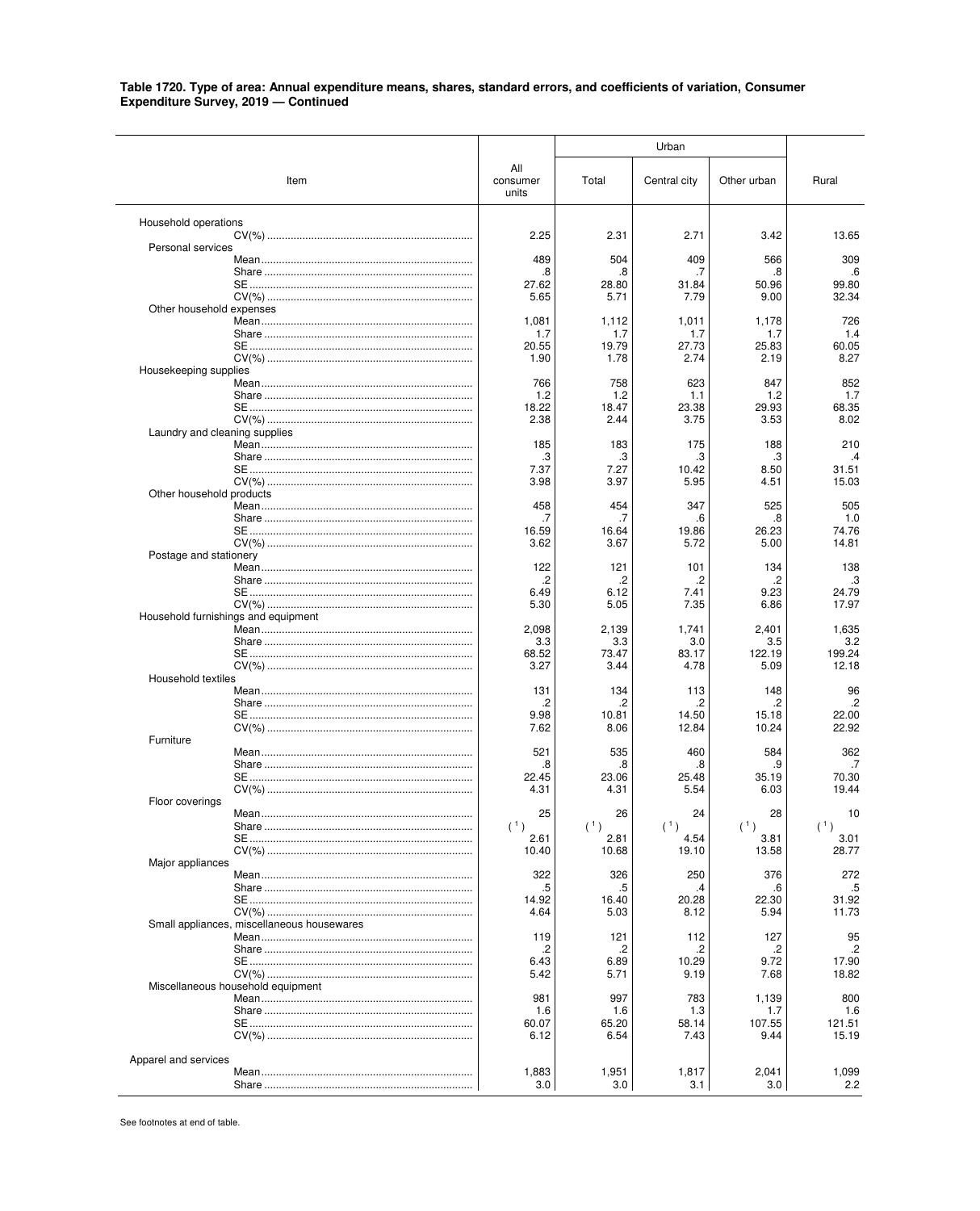|                                     |      |                          |                | Urban           |                 |                 |
|-------------------------------------|------|--------------------------|----------------|-----------------|-----------------|-----------------|
|                                     | Item | All<br>consumer<br>units | Total          | Central city    | Other urban     | Rural           |
| Apparel and services                |      |                          |                |                 |                 |                 |
|                                     |      | 68.55<br>3.64            | 74.11<br>3.80  | 83.27<br>4.58   | 104.85<br>5.14  | 127.39<br>11.59 |
| Men and boys                        |      |                          |                |                 |                 |                 |
|                                     |      | 447                      | 463            | 442             | 478             | 264             |
|                                     |      | .7<br>26.11              | .7<br>28.64    | .8<br>38.47     | .7<br>38.86     | .5<br>25.00     |
|                                     |      | 5.84                     | 6.18           | 8.71            | 8.14            | 9.46            |
| Men, 16 and over                    |      |                          |                |                 |                 |                 |
|                                     |      | 348                      | 363            | 352             | 370             | 173<br>.3       |
|                                     |      | .6<br>26.26              | .6<br>28.66    | .6<br>36.59     | .5<br>38.84     | 25.08           |
|                                     |      | 7.56                     | 7.90           | 10.40           | 10.50           | 14.50           |
| Boys, 2 to 15                       |      |                          |                |                 |                 |                 |
|                                     |      | 100<br>.2                | 101<br>.2      | 90<br>.2        | 108<br>.2       | 91<br>$\cdot$   |
|                                     |      | 4.60                     | 5.07           | 8.48            | 7.49            | 12.43           |
|                                     |      | 4.61                     | 5.04           | 9.41            | 6.96            | 13.61           |
| Women and girls                     |      |                          |                |                 |                 |                 |
|                                     |      | 704<br>1.1               | 734<br>1.1     | 613<br>1.1      | 815<br>1.2      | 357<br>.7       |
|                                     |      | 30.41                    | 32.40          | 42.20           | 50.76           | 51.38           |
|                                     |      | 4.32                     | 4.41           | 6.89            | 6.23            | 14.41           |
| Women, 16 and over                  |      |                          |                |                 |                 |                 |
|                                     |      | 602<br>1.0               | 629<br>1.0     | 513<br>.9       | 706<br>1.0      | 289<br>.6       |
|                                     |      | 27.85                    | 29.73          | 41.10           | 48.34           | 42.12           |
|                                     |      | 4.63                     | 4.73           | 8.01            | 6.85            | 14.58           |
| Girls, 2 to 15                      |      |                          |                |                 |                 |                 |
|                                     |      | 102<br>.2                | 105<br>.2      | 100<br>2.       | 109<br>.2       | 68<br>$\cdot$ 1 |
|                                     |      | 7.34                     | 8.04           | 14.49           | 10.03           | 12.99           |
|                                     |      | 7.17                     | 7.64           | 14.55           | 9.20            | 19.20           |
| Children under 2                    |      |                          |                |                 |                 |                 |
|                                     |      | 75<br>.1                 | 76<br>.1       | 68<br>$\cdot$ 1 | 81<br>$\cdot$ 1 | 66<br>$\cdot$ 1 |
|                                     |      | 6.98                     | 7.18           | 9.60            | 9.52            | 15.84           |
|                                     |      | 9.25                     | 9.42           | 14.03           | 11.69           | 23.86           |
| Footwear                            |      |                          |                |                 |                 |                 |
|                                     |      | 419<br>.7                | 435<br>.7      | 442<br>.8       | 431<br>.6       | 226<br>$\cdot$  |
|                                     |      | 26.70                    | 28.04          | 43.75           | 33.68           | 94.07           |
|                                     |      | 6.38                     | 6.44           | 9.89            | 7.81            | 41.55           |
| Other apparel products and services |      | 237                      | 242            | 251             | 236             | 185             |
|                                     |      | .4                       | .4             | .4              | З               | .4              |
|                                     |      | 15.94                    | 15.96          | 15.59           | 22.09           | 75.22           |
|                                     |      | 6.72                     | 6.60           | 6.20            | 9.38            | 40.58           |
| Transportation                      |      |                          |                |                 |                 |                 |
|                                     |      | 10,742                   | 10,679         | 9,405           | 11,510          | 11,468          |
|                                     |      | 17.0                     | 16.7           | 16.2            | 16.9            | 22.5            |
|                                     |      | 194.05                   | 200.11         | 297.88          | 249.29          | 814.82          |
| Vehicle purchases (net outlay)      |      | 1.81                     | 1.87           | 3.17            | 2.17            | 7.11            |
|                                     |      | 4,394                    | 4,284          | 3,748           | 4,634           | 5,646           |
|                                     |      | 7.0                      | 6.7            | 6.5             | 6.8             | 11.1            |
|                                     |      | 187.79                   | 195.10         | 299.69          | 233.07          | 675.19<br>11.96 |
| Cars and trucks, new                |      | 4.27                     | 4.55           | 8.00            | 5.03            |                 |
|                                     |      | 1,960                    | 1,926          | 1,466           | 2,225           | 2,351           |
|                                     |      | 3.1                      | 3.0            | 2.5             | 3.3             | 4.6             |
|                                     |      | 108.02<br>5.51           | 117.20<br>6.09 | 171.98<br>11.73 | 182.55<br>8.20  | 472.17<br>20.09 |
| Cars and trucks, used               |      |                          |                |                 |                 |                 |
|                                     |      | 2,375                    | 2,296          | 2,217           | 2,347           | 3,285           |
|                                     |      | 3.8                      | 3.6            | 3.8             | 3.4             | 6.4             |
|                                     |      | 130.12                   | 130.34         | 209.27<br>9.44  | 141.70          | 473.64<br>14.42 |
| Other vehicles                      |      | 5.48                     | 5.68           |                 | 6.04            |                 |
|                                     |      | 59                       | 63             | 65              | 62              | 10              |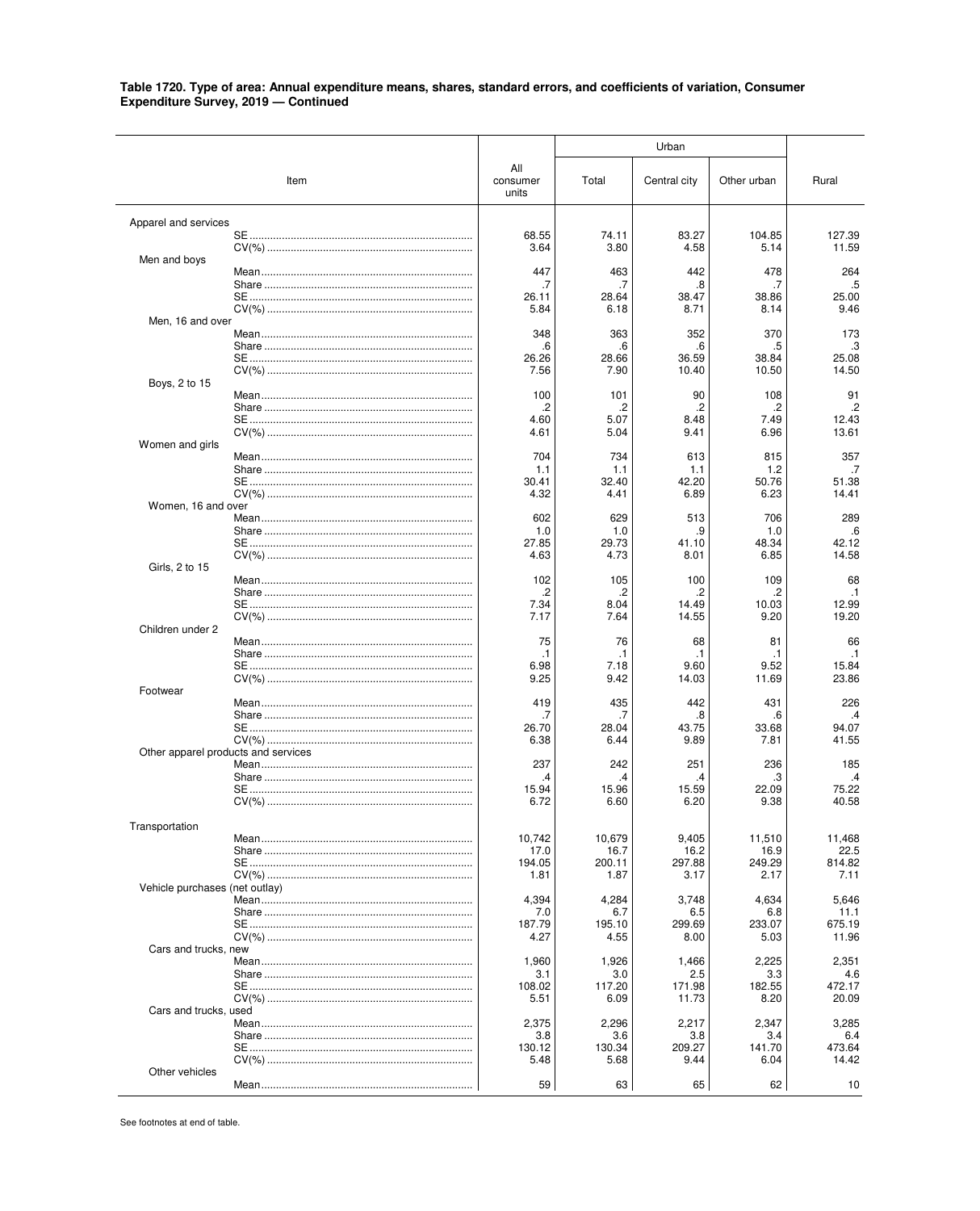|                                      |                                                     |                          |                | Urban          |                |                 |
|--------------------------------------|-----------------------------------------------------|--------------------------|----------------|----------------|----------------|-----------------|
|                                      | Item                                                | All<br>consumer<br>units | Total          | Central city   | Other urban    | Rural           |
| Other vehicles                       |                                                     |                          |                |                |                |                 |
|                                      |                                                     | .1                       | $\cdot$ 1      | $\cdot$ 1      | . 1            | (1)             |
|                                      |                                                     | 14.52<br>24.68           | 15.70<br>24.88 | 24.05<br>37.20 | 21.95<br>35.35 | 5.14<br>51.63   |
| Gasoline, other fuels, and motor oil |                                                     |                          |                |                |                |                 |
|                                      |                                                     | 2,094                    | 2,072          | 1,725          | 2,299          | 2,344           |
|                                      |                                                     | 3.3                      | 3.2            | 3.0            | 3.4            | 4.6             |
|                                      |                                                     | 21.44<br>1.02            | 22.30<br>1.08  | 36.84<br>2.14  | 30.93<br>1.35  | 134.67<br>5.75  |
| Other vehicle expenses               |                                                     |                          |                |                |                |                 |
|                                      |                                                     | 3,474                    | 3,510          | 3,075          | 3,795          | 3,057           |
|                                      |                                                     | 5.5                      | 5.5            | 5.3            | 5.6            | 6.0             |
|                                      |                                                     | 40.91<br>1.18            | 45.88<br>1.31  | 67.70<br>2.20  | 50.61<br>1.33  | 163.36<br>5.34  |
| Vehicle finance charges              |                                                     |                          |                |                |                |                 |
|                                      |                                                     | 252                      | 249            | 208            | 276            | 284             |
|                                      |                                                     | .4<br>6.87               | .4<br>6.91     | .4<br>9.84     | .4<br>9.49     | .6<br>31.58     |
|                                      |                                                     | 2.73                     | 2.78           | 4.74           | 3.44           | 11.10           |
| Maintenance and repairs              |                                                     |                          |                |                |                |                 |
|                                      |                                                     | 887                      | 886            | 795            | 946            | 888             |
|                                      |                                                     | 1.4<br>19.09             | 1.4<br>22.32   | 1.4<br>37.35   | 1.4<br>24.95   | 1.7<br>112.06   |
|                                      |                                                     | 2.15                     | 2.52           | 4.70           | 2.64           | 12.62           |
|                                      | Vehicle rental, leases, licenses, and other charges |                          |                |                |                |                 |
|                                      |                                                     | 790                      | 820            | 702            | 896            | 457             |
|                                      |                                                     | 1.3<br>25.51             | 1.3<br>27.87   | 1.2<br>33.16   | 1.3<br>37.28   | .9<br>119.61    |
|                                      |                                                     | 3.23                     | 3.40           | 4.72           | 4.16           | 26.17           |
| Vehicle insurance                    |                                                     |                          |                |                |                |                 |
|                                      |                                                     | 1,545                    | 1,556          | 1,370          | 1,676          | 1,428           |
|                                      |                                                     | 2.5<br>18.67             | 2.4<br>18.71   | 2.4<br>26.19   | 2.5<br>25.98   | 2.8<br>79.36    |
|                                      |                                                     | 1.21                     | 1.20           | 1.91           | 1.55           | 5.56            |
| Public and other transportation      |                                                     |                          |                |                |                |                 |
|                                      |                                                     | 781<br>1.2               | 812<br>1.3     | 856<br>1.5     | 783            | 420<br>.8       |
|                                      |                                                     | 29.43                    | 30.52          | 47.00          | 1.1<br>43.02   | 144.69          |
|                                      |                                                     | 3.77                     | 3.76           | 5.49           | 5.50           | 34.42           |
| Healthcare                           |                                                     |                          |                |                |                |                 |
|                                      |                                                     | 5,193                    | 5,179          | 4,384          | 5,698          | 5,358           |
|                                      |                                                     | 8.2                      | 8.1            | 7.6            | 8.4            | 10.5            |
|                                      |                                                     | 69.98                    | 77.21          | 88.49          | 110.67         | 251.25          |
| Health insurance                     |                                                     | 1.35                     | 1.49           | 2.02           | 1.94           | 4.69            |
|                                      |                                                     | 3,529                    | 3,515          | 3,015          | 3,841          | 3,697           |
|                                      |                                                     | 5.6                      | 5.5            | 5.2            | 5.6            | 7.3             |
|                                      |                                                     | 46.74<br>1.32            | 49.43<br>1.41  | 77.70<br>2.58  | 64.21<br>1.67  | 164.44<br>4.45  |
| Medical services                     |                                                     |                          |                |                |                |                 |
|                                      |                                                     | 984                      | 1,000          | 833            | 1,109          | 806             |
|                                      |                                                     | 1.6                      | 1.6            | 1.4            | 1.6            | 1.6             |
|                                      |                                                     | 36.70<br>3.73            | 37.22<br>3.72  | 46.56<br>5.59  | 54.17<br>4.89  | 129.53<br>16.06 |
| Drugs                                |                                                     |                          |                |                |                |                 |
|                                      |                                                     | 486                      | 466            | 382            | 522            | 711             |
|                                      |                                                     | .8                       | .7<br>15.31    | .7<br>15.24    | 8.<br>22.26    | 1.4<br>42.98    |
|                                      |                                                     | 13.92<br>2.86            | 3.28           | 3.99           | 4.27           | 6.04            |
| Medical supplies                     |                                                     |                          |                |                |                |                 |
|                                      |                                                     | 194                      | 198            | 155            | 227            | 143             |
|                                      |                                                     | .3<br>12.17              | .3<br>13.16    | .3<br>12.64    | .3<br>18.89    | .3<br>20.00     |
|                                      |                                                     | 6.28                     | 6.64           | 8.18           | 8.33           | 13.98           |
|                                      |                                                     |                          |                |                |                |                 |
| Entertainment                        |                                                     | 3,090                    | 3,125          | 2,715          | 3,396          | 2,686           |
|                                      |                                                     | 4.9                      | 4.9            | 4.7            | 5.0            | 5.3             |
|                                      |                                                     | 129.46                   | 143.09         | 119.27         | 229.40         | 280.75          |
|                                      |                                                     | 4.19                     | 4.58           | 4.39           | 6.76           | 10.45           |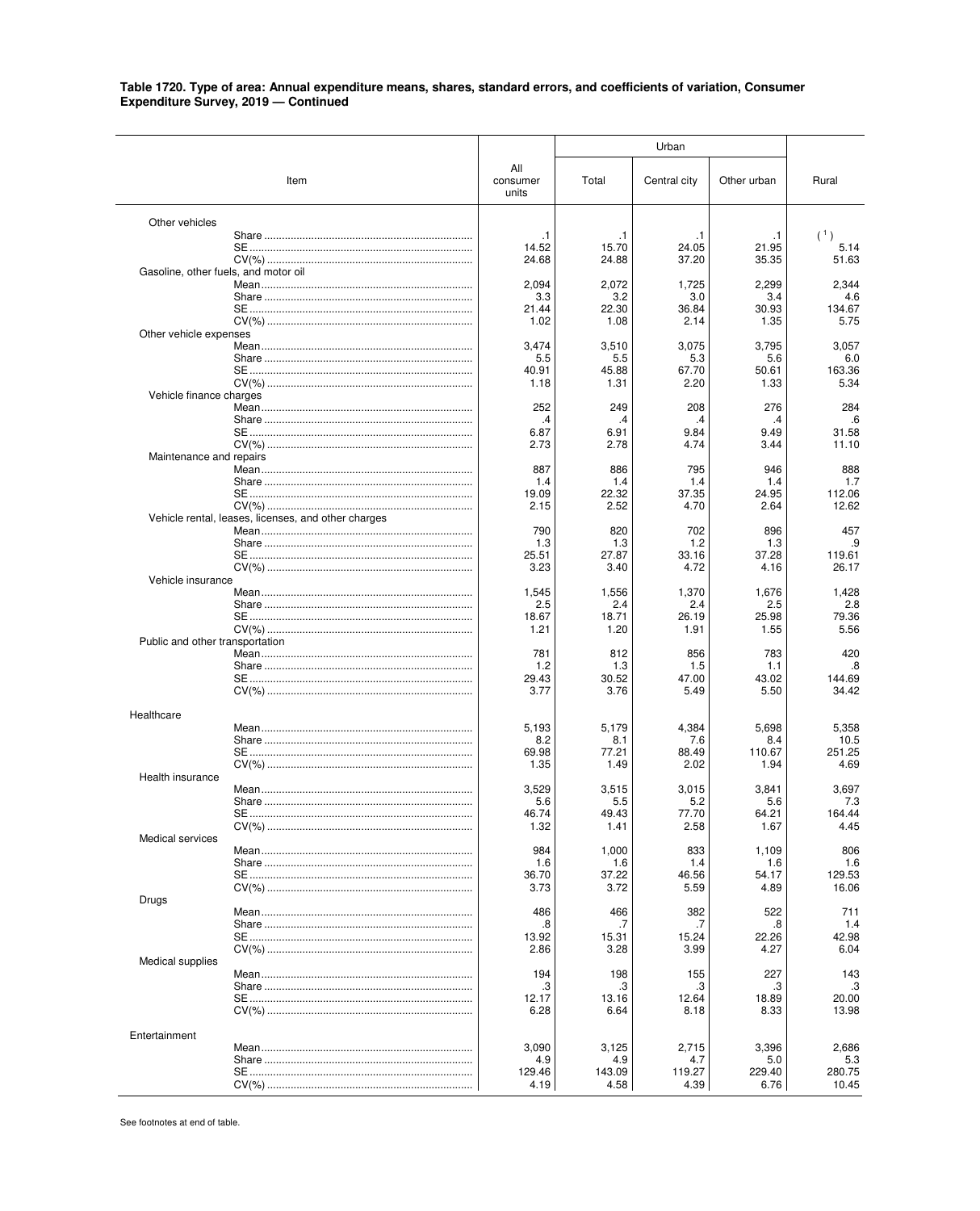| All<br>Item<br>consumer<br>Total<br>Central city<br>Other urban<br>Rural<br>units<br>Fees and admissions<br>880<br>928<br>752<br>330<br>1,045<br>1.4<br>1.4<br>1.3<br>1.5<br>.6<br>124.68<br>36.58<br>226.36<br>97.16<br>136.88<br>14.17<br>14.75<br>4.86<br>21.67<br>29.48<br>Audio and visual equipment and services<br>1,000<br>1,005<br>929<br>1,055<br>941<br>1.8<br>1.6<br>1.6<br>1.6<br>1.5<br>17.59<br>15.08<br>39.47<br>16.12<br>34.75<br>1.61<br>3.74<br>4.19<br>1.75<br>1.43<br>Pets, toys, hobbies, and playground equipment<br>821<br>827<br>726<br>894<br>756<br>1.5<br>1.3<br>1.3<br>1.3<br>1.3<br>40.20<br>42.80<br>85.18<br>38.57<br>136.61<br>4.90<br>5.18<br>11.74<br>4.32<br>18.07<br>Pets<br>681<br>726<br>677<br>681<br>614<br>1.3<br>1.1<br>1.1<br>1.1<br>1.1<br>42.93<br>40.94<br>128.29<br>40.29<br>85.56<br>18.95<br>5.92<br>6.30<br>13.93<br>5.64<br>Toys, hobbies, and playground equipment<br>140<br>145<br>168<br>79<br>111<br>.2<br>.2<br>.2<br>$\cdot$<br>.2<br>12.26<br>13.18<br>11.00<br>11.71<br>18.41<br>7.85<br>10.52<br>10.95<br>16.69<br>8.42<br>Other entertainment supplies, equipment, and services<br>389<br>365<br>308<br>660<br>403<br>1.3<br>.6<br>.6<br>.5<br>.6<br>34.23<br>41.88<br>53.20<br>218.27<br>71.62<br>11.47<br>23.27<br>33.09<br>8.80<br>13.20<br>Personal care products and services<br>786<br>815<br>750<br>858<br>463<br>1.2<br>1.3<br>.9<br>1.3<br>1.3<br>23.17<br>40.95<br>13.84<br>15.23<br>19.18<br>1.76<br>2.56<br>8.84<br>1.87<br>2.70<br>Reading<br>92<br>93<br>87<br>97<br>83<br>$\cdot$<br>$\cdot$ 1<br>$\cdot$ 1<br>.1<br>.1<br>6.47<br>7.02<br>7.57<br>8.98<br>20.87<br>25.10<br>7.03<br>8.72<br>9.27<br>7.55<br>Education<br>1,443<br>1,519<br>1,527<br>579<br>1,506<br>2.3<br>2.4<br>2.2<br>2.6<br>1.1<br>145.65<br>110.63<br>85.62<br>94.83<br>109.51<br>5.93<br>9.67<br>19.10<br>6.24<br>7.17<br>Tobacco products and smoking supplies<br>320<br>299<br>252<br>330<br>554<br>.5<br>.5<br>1.1<br>.4<br>.5<br>11.43<br>11.40<br>14.04<br>15.80<br>50.25<br>5.57<br>4.78<br>9.07<br>3.57<br>3.81<br>Miscellaneous<br>899<br>918<br>796<br>999<br>678<br>1.4<br>1.3<br>1.4<br>1.4<br>1.5<br>111.35<br>42.52<br>44.49<br>72.40<br>53.21<br>16.43<br>4.73<br>4.84<br>9.10<br>5.33<br>Cash contributions<br>1,995<br>2,008<br>1,801<br>2,143<br>1,847<br>3.2<br>3.6<br>3.1<br>3.1<br>3.1<br>109.43<br>122.49<br>227.04<br>130.54<br>161.61 |  |  | Urban |  |  |  |  |
|------------------------------------------------------------------------------------------------------------------------------------------------------------------------------------------------------------------------------------------------------------------------------------------------------------------------------------------------------------------------------------------------------------------------------------------------------------------------------------------------------------------------------------------------------------------------------------------------------------------------------------------------------------------------------------------------------------------------------------------------------------------------------------------------------------------------------------------------------------------------------------------------------------------------------------------------------------------------------------------------------------------------------------------------------------------------------------------------------------------------------------------------------------------------------------------------------------------------------------------------------------------------------------------------------------------------------------------------------------------------------------------------------------------------------------------------------------------------------------------------------------------------------------------------------------------------------------------------------------------------------------------------------------------------------------------------------------------------------------------------------------------------------------------------------------------------------------------------------------------------------------------------------------------------------------------------------------------------------------------------------------------------------------------------------------------------------------------------------------------------------------------------------------------------------------------------------------------------------------------------------------------------------------------------------------------------------------------------------------------------------------------------------------------|--|--|-------|--|--|--|--|
|                                                                                                                                                                                                                                                                                                                                                                                                                                                                                                                                                                                                                                                                                                                                                                                                                                                                                                                                                                                                                                                                                                                                                                                                                                                                                                                                                                                                                                                                                                                                                                                                                                                                                                                                                                                                                                                                                                                                                                                                                                                                                                                                                                                                                                                                                                                                                                                                                  |  |  |       |  |  |  |  |
|                                                                                                                                                                                                                                                                                                                                                                                                                                                                                                                                                                                                                                                                                                                                                                                                                                                                                                                                                                                                                                                                                                                                                                                                                                                                                                                                                                                                                                                                                                                                                                                                                                                                                                                                                                                                                                                                                                                                                                                                                                                                                                                                                                                                                                                                                                                                                                                                                  |  |  |       |  |  |  |  |
|                                                                                                                                                                                                                                                                                                                                                                                                                                                                                                                                                                                                                                                                                                                                                                                                                                                                                                                                                                                                                                                                                                                                                                                                                                                                                                                                                                                                                                                                                                                                                                                                                                                                                                                                                                                                                                                                                                                                                                                                                                                                                                                                                                                                                                                                                                                                                                                                                  |  |  |       |  |  |  |  |
|                                                                                                                                                                                                                                                                                                                                                                                                                                                                                                                                                                                                                                                                                                                                                                                                                                                                                                                                                                                                                                                                                                                                                                                                                                                                                                                                                                                                                                                                                                                                                                                                                                                                                                                                                                                                                                                                                                                                                                                                                                                                                                                                                                                                                                                                                                                                                                                                                  |  |  |       |  |  |  |  |
|                                                                                                                                                                                                                                                                                                                                                                                                                                                                                                                                                                                                                                                                                                                                                                                                                                                                                                                                                                                                                                                                                                                                                                                                                                                                                                                                                                                                                                                                                                                                                                                                                                                                                                                                                                                                                                                                                                                                                                                                                                                                                                                                                                                                                                                                                                                                                                                                                  |  |  |       |  |  |  |  |
|                                                                                                                                                                                                                                                                                                                                                                                                                                                                                                                                                                                                                                                                                                                                                                                                                                                                                                                                                                                                                                                                                                                                                                                                                                                                                                                                                                                                                                                                                                                                                                                                                                                                                                                                                                                                                                                                                                                                                                                                                                                                                                                                                                                                                                                                                                                                                                                                                  |  |  |       |  |  |  |  |
|                                                                                                                                                                                                                                                                                                                                                                                                                                                                                                                                                                                                                                                                                                                                                                                                                                                                                                                                                                                                                                                                                                                                                                                                                                                                                                                                                                                                                                                                                                                                                                                                                                                                                                                                                                                                                                                                                                                                                                                                                                                                                                                                                                                                                                                                                                                                                                                                                  |  |  |       |  |  |  |  |
|                                                                                                                                                                                                                                                                                                                                                                                                                                                                                                                                                                                                                                                                                                                                                                                                                                                                                                                                                                                                                                                                                                                                                                                                                                                                                                                                                                                                                                                                                                                                                                                                                                                                                                                                                                                                                                                                                                                                                                                                                                                                                                                                                                                                                                                                                                                                                                                                                  |  |  |       |  |  |  |  |
|                                                                                                                                                                                                                                                                                                                                                                                                                                                                                                                                                                                                                                                                                                                                                                                                                                                                                                                                                                                                                                                                                                                                                                                                                                                                                                                                                                                                                                                                                                                                                                                                                                                                                                                                                                                                                                                                                                                                                                                                                                                                                                                                                                                                                                                                                                                                                                                                                  |  |  |       |  |  |  |  |
|                                                                                                                                                                                                                                                                                                                                                                                                                                                                                                                                                                                                                                                                                                                                                                                                                                                                                                                                                                                                                                                                                                                                                                                                                                                                                                                                                                                                                                                                                                                                                                                                                                                                                                                                                                                                                                                                                                                                                                                                                                                                                                                                                                                                                                                                                                                                                                                                                  |  |  |       |  |  |  |  |
|                                                                                                                                                                                                                                                                                                                                                                                                                                                                                                                                                                                                                                                                                                                                                                                                                                                                                                                                                                                                                                                                                                                                                                                                                                                                                                                                                                                                                                                                                                                                                                                                                                                                                                                                                                                                                                                                                                                                                                                                                                                                                                                                                                                                                                                                                                                                                                                                                  |  |  |       |  |  |  |  |
|                                                                                                                                                                                                                                                                                                                                                                                                                                                                                                                                                                                                                                                                                                                                                                                                                                                                                                                                                                                                                                                                                                                                                                                                                                                                                                                                                                                                                                                                                                                                                                                                                                                                                                                                                                                                                                                                                                                                                                                                                                                                                                                                                                                                                                                                                                                                                                                                                  |  |  |       |  |  |  |  |
|                                                                                                                                                                                                                                                                                                                                                                                                                                                                                                                                                                                                                                                                                                                                                                                                                                                                                                                                                                                                                                                                                                                                                                                                                                                                                                                                                                                                                                                                                                                                                                                                                                                                                                                                                                                                                                                                                                                                                                                                                                                                                                                                                                                                                                                                                                                                                                                                                  |  |  |       |  |  |  |  |
|                                                                                                                                                                                                                                                                                                                                                                                                                                                                                                                                                                                                                                                                                                                                                                                                                                                                                                                                                                                                                                                                                                                                                                                                                                                                                                                                                                                                                                                                                                                                                                                                                                                                                                                                                                                                                                                                                                                                                                                                                                                                                                                                                                                                                                                                                                                                                                                                                  |  |  |       |  |  |  |  |
|                                                                                                                                                                                                                                                                                                                                                                                                                                                                                                                                                                                                                                                                                                                                                                                                                                                                                                                                                                                                                                                                                                                                                                                                                                                                                                                                                                                                                                                                                                                                                                                                                                                                                                                                                                                                                                                                                                                                                                                                                                                                                                                                                                                                                                                                                                                                                                                                                  |  |  |       |  |  |  |  |
|                                                                                                                                                                                                                                                                                                                                                                                                                                                                                                                                                                                                                                                                                                                                                                                                                                                                                                                                                                                                                                                                                                                                                                                                                                                                                                                                                                                                                                                                                                                                                                                                                                                                                                                                                                                                                                                                                                                                                                                                                                                                                                                                                                                                                                                                                                                                                                                                                  |  |  |       |  |  |  |  |
|                                                                                                                                                                                                                                                                                                                                                                                                                                                                                                                                                                                                                                                                                                                                                                                                                                                                                                                                                                                                                                                                                                                                                                                                                                                                                                                                                                                                                                                                                                                                                                                                                                                                                                                                                                                                                                                                                                                                                                                                                                                                                                                                                                                                                                                                                                                                                                                                                  |  |  |       |  |  |  |  |
|                                                                                                                                                                                                                                                                                                                                                                                                                                                                                                                                                                                                                                                                                                                                                                                                                                                                                                                                                                                                                                                                                                                                                                                                                                                                                                                                                                                                                                                                                                                                                                                                                                                                                                                                                                                                                                                                                                                                                                                                                                                                                                                                                                                                                                                                                                                                                                                                                  |  |  |       |  |  |  |  |
|                                                                                                                                                                                                                                                                                                                                                                                                                                                                                                                                                                                                                                                                                                                                                                                                                                                                                                                                                                                                                                                                                                                                                                                                                                                                                                                                                                                                                                                                                                                                                                                                                                                                                                                                                                                                                                                                                                                                                                                                                                                                                                                                                                                                                                                                                                                                                                                                                  |  |  |       |  |  |  |  |
|                                                                                                                                                                                                                                                                                                                                                                                                                                                                                                                                                                                                                                                                                                                                                                                                                                                                                                                                                                                                                                                                                                                                                                                                                                                                                                                                                                                                                                                                                                                                                                                                                                                                                                                                                                                                                                                                                                                                                                                                                                                                                                                                                                                                                                                                                                                                                                                                                  |  |  |       |  |  |  |  |
|                                                                                                                                                                                                                                                                                                                                                                                                                                                                                                                                                                                                                                                                                                                                                                                                                                                                                                                                                                                                                                                                                                                                                                                                                                                                                                                                                                                                                                                                                                                                                                                                                                                                                                                                                                                                                                                                                                                                                                                                                                                                                                                                                                                                                                                                                                                                                                                                                  |  |  |       |  |  |  |  |
|                                                                                                                                                                                                                                                                                                                                                                                                                                                                                                                                                                                                                                                                                                                                                                                                                                                                                                                                                                                                                                                                                                                                                                                                                                                                                                                                                                                                                                                                                                                                                                                                                                                                                                                                                                                                                                                                                                                                                                                                                                                                                                                                                                                                                                                                                                                                                                                                                  |  |  |       |  |  |  |  |
|                                                                                                                                                                                                                                                                                                                                                                                                                                                                                                                                                                                                                                                                                                                                                                                                                                                                                                                                                                                                                                                                                                                                                                                                                                                                                                                                                                                                                                                                                                                                                                                                                                                                                                                                                                                                                                                                                                                                                                                                                                                                                                                                                                                                                                                                                                                                                                                                                  |  |  |       |  |  |  |  |
|                                                                                                                                                                                                                                                                                                                                                                                                                                                                                                                                                                                                                                                                                                                                                                                                                                                                                                                                                                                                                                                                                                                                                                                                                                                                                                                                                                                                                                                                                                                                                                                                                                                                                                                                                                                                                                                                                                                                                                                                                                                                                                                                                                                                                                                                                                                                                                                                                  |  |  |       |  |  |  |  |
|                                                                                                                                                                                                                                                                                                                                                                                                                                                                                                                                                                                                                                                                                                                                                                                                                                                                                                                                                                                                                                                                                                                                                                                                                                                                                                                                                                                                                                                                                                                                                                                                                                                                                                                                                                                                                                                                                                                                                                                                                                                                                                                                                                                                                                                                                                                                                                                                                  |  |  |       |  |  |  |  |
|                                                                                                                                                                                                                                                                                                                                                                                                                                                                                                                                                                                                                                                                                                                                                                                                                                                                                                                                                                                                                                                                                                                                                                                                                                                                                                                                                                                                                                                                                                                                                                                                                                                                                                                                                                                                                                                                                                                                                                                                                                                                                                                                                                                                                                                                                                                                                                                                                  |  |  |       |  |  |  |  |
|                                                                                                                                                                                                                                                                                                                                                                                                                                                                                                                                                                                                                                                                                                                                                                                                                                                                                                                                                                                                                                                                                                                                                                                                                                                                                                                                                                                                                                                                                                                                                                                                                                                                                                                                                                                                                                                                                                                                                                                                                                                                                                                                                                                                                                                                                                                                                                                                                  |  |  |       |  |  |  |  |
|                                                                                                                                                                                                                                                                                                                                                                                                                                                                                                                                                                                                                                                                                                                                                                                                                                                                                                                                                                                                                                                                                                                                                                                                                                                                                                                                                                                                                                                                                                                                                                                                                                                                                                                                                                                                                                                                                                                                                                                                                                                                                                                                                                                                                                                                                                                                                                                                                  |  |  |       |  |  |  |  |
|                                                                                                                                                                                                                                                                                                                                                                                                                                                                                                                                                                                                                                                                                                                                                                                                                                                                                                                                                                                                                                                                                                                                                                                                                                                                                                                                                                                                                                                                                                                                                                                                                                                                                                                                                                                                                                                                                                                                                                                                                                                                                                                                                                                                                                                                                                                                                                                                                  |  |  |       |  |  |  |  |
|                                                                                                                                                                                                                                                                                                                                                                                                                                                                                                                                                                                                                                                                                                                                                                                                                                                                                                                                                                                                                                                                                                                                                                                                                                                                                                                                                                                                                                                                                                                                                                                                                                                                                                                                                                                                                                                                                                                                                                                                                                                                                                                                                                                                                                                                                                                                                                                                                  |  |  |       |  |  |  |  |
|                                                                                                                                                                                                                                                                                                                                                                                                                                                                                                                                                                                                                                                                                                                                                                                                                                                                                                                                                                                                                                                                                                                                                                                                                                                                                                                                                                                                                                                                                                                                                                                                                                                                                                                                                                                                                                                                                                                                                                                                                                                                                                                                                                                                                                                                                                                                                                                                                  |  |  |       |  |  |  |  |
|                                                                                                                                                                                                                                                                                                                                                                                                                                                                                                                                                                                                                                                                                                                                                                                                                                                                                                                                                                                                                                                                                                                                                                                                                                                                                                                                                                                                                                                                                                                                                                                                                                                                                                                                                                                                                                                                                                                                                                                                                                                                                                                                                                                                                                                                                                                                                                                                                  |  |  |       |  |  |  |  |
|                                                                                                                                                                                                                                                                                                                                                                                                                                                                                                                                                                                                                                                                                                                                                                                                                                                                                                                                                                                                                                                                                                                                                                                                                                                                                                                                                                                                                                                                                                                                                                                                                                                                                                                                                                                                                                                                                                                                                                                                                                                                                                                                                                                                                                                                                                                                                                                                                  |  |  |       |  |  |  |  |
|                                                                                                                                                                                                                                                                                                                                                                                                                                                                                                                                                                                                                                                                                                                                                                                                                                                                                                                                                                                                                                                                                                                                                                                                                                                                                                                                                                                                                                                                                                                                                                                                                                                                                                                                                                                                                                                                                                                                                                                                                                                                                                                                                                                                                                                                                                                                                                                                                  |  |  |       |  |  |  |  |
|                                                                                                                                                                                                                                                                                                                                                                                                                                                                                                                                                                                                                                                                                                                                                                                                                                                                                                                                                                                                                                                                                                                                                                                                                                                                                                                                                                                                                                                                                                                                                                                                                                                                                                                                                                                                                                                                                                                                                                                                                                                                                                                                                                                                                                                                                                                                                                                                                  |  |  |       |  |  |  |  |
|                                                                                                                                                                                                                                                                                                                                                                                                                                                                                                                                                                                                                                                                                                                                                                                                                                                                                                                                                                                                                                                                                                                                                                                                                                                                                                                                                                                                                                                                                                                                                                                                                                                                                                                                                                                                                                                                                                                                                                                                                                                                                                                                                                                                                                                                                                                                                                                                                  |  |  |       |  |  |  |  |
|                                                                                                                                                                                                                                                                                                                                                                                                                                                                                                                                                                                                                                                                                                                                                                                                                                                                                                                                                                                                                                                                                                                                                                                                                                                                                                                                                                                                                                                                                                                                                                                                                                                                                                                                                                                                                                                                                                                                                                                                                                                                                                                                                                                                                                                                                                                                                                                                                  |  |  |       |  |  |  |  |
|                                                                                                                                                                                                                                                                                                                                                                                                                                                                                                                                                                                                                                                                                                                                                                                                                                                                                                                                                                                                                                                                                                                                                                                                                                                                                                                                                                                                                                                                                                                                                                                                                                                                                                                                                                                                                                                                                                                                                                                                                                                                                                                                                                                                                                                                                                                                                                                                                  |  |  |       |  |  |  |  |
|                                                                                                                                                                                                                                                                                                                                                                                                                                                                                                                                                                                                                                                                                                                                                                                                                                                                                                                                                                                                                                                                                                                                                                                                                                                                                                                                                                                                                                                                                                                                                                                                                                                                                                                                                                                                                                                                                                                                                                                                                                                                                                                                                                                                                                                                                                                                                                                                                  |  |  |       |  |  |  |  |
|                                                                                                                                                                                                                                                                                                                                                                                                                                                                                                                                                                                                                                                                                                                                                                                                                                                                                                                                                                                                                                                                                                                                                                                                                                                                                                                                                                                                                                                                                                                                                                                                                                                                                                                                                                                                                                                                                                                                                                                                                                                                                                                                                                                                                                                                                                                                                                                                                  |  |  |       |  |  |  |  |
|                                                                                                                                                                                                                                                                                                                                                                                                                                                                                                                                                                                                                                                                                                                                                                                                                                                                                                                                                                                                                                                                                                                                                                                                                                                                                                                                                                                                                                                                                                                                                                                                                                                                                                                                                                                                                                                                                                                                                                                                                                                                                                                                                                                                                                                                                                                                                                                                                  |  |  |       |  |  |  |  |
|                                                                                                                                                                                                                                                                                                                                                                                                                                                                                                                                                                                                                                                                                                                                                                                                                                                                                                                                                                                                                                                                                                                                                                                                                                                                                                                                                                                                                                                                                                                                                                                                                                                                                                                                                                                                                                                                                                                                                                                                                                                                                                                                                                                                                                                                                                                                                                                                                  |  |  |       |  |  |  |  |
|                                                                                                                                                                                                                                                                                                                                                                                                                                                                                                                                                                                                                                                                                                                                                                                                                                                                                                                                                                                                                                                                                                                                                                                                                                                                                                                                                                                                                                                                                                                                                                                                                                                                                                                                                                                                                                                                                                                                                                                                                                                                                                                                                                                                                                                                                                                                                                                                                  |  |  |       |  |  |  |  |
|                                                                                                                                                                                                                                                                                                                                                                                                                                                                                                                                                                                                                                                                                                                                                                                                                                                                                                                                                                                                                                                                                                                                                                                                                                                                                                                                                                                                                                                                                                                                                                                                                                                                                                                                                                                                                                                                                                                                                                                                                                                                                                                                                                                                                                                                                                                                                                                                                  |  |  |       |  |  |  |  |
|                                                                                                                                                                                                                                                                                                                                                                                                                                                                                                                                                                                                                                                                                                                                                                                                                                                                                                                                                                                                                                                                                                                                                                                                                                                                                                                                                                                                                                                                                                                                                                                                                                                                                                                                                                                                                                                                                                                                                                                                                                                                                                                                                                                                                                                                                                                                                                                                                  |  |  |       |  |  |  |  |
|                                                                                                                                                                                                                                                                                                                                                                                                                                                                                                                                                                                                                                                                                                                                                                                                                                                                                                                                                                                                                                                                                                                                                                                                                                                                                                                                                                                                                                                                                                                                                                                                                                                                                                                                                                                                                                                                                                                                                                                                                                                                                                                                                                                                                                                                                                                                                                                                                  |  |  |       |  |  |  |  |
|                                                                                                                                                                                                                                                                                                                                                                                                                                                                                                                                                                                                                                                                                                                                                                                                                                                                                                                                                                                                                                                                                                                                                                                                                                                                                                                                                                                                                                                                                                                                                                                                                                                                                                                                                                                                                                                                                                                                                                                                                                                                                                                                                                                                                                                                                                                                                                                                                  |  |  |       |  |  |  |  |
|                                                                                                                                                                                                                                                                                                                                                                                                                                                                                                                                                                                                                                                                                                                                                                                                                                                                                                                                                                                                                                                                                                                                                                                                                                                                                                                                                                                                                                                                                                                                                                                                                                                                                                                                                                                                                                                                                                                                                                                                                                                                                                                                                                                                                                                                                                                                                                                                                  |  |  |       |  |  |  |  |
|                                                                                                                                                                                                                                                                                                                                                                                                                                                                                                                                                                                                                                                                                                                                                                                                                                                                                                                                                                                                                                                                                                                                                                                                                                                                                                                                                                                                                                                                                                                                                                                                                                                                                                                                                                                                                                                                                                                                                                                                                                                                                                                                                                                                                                                                                                                                                                                                                  |  |  |       |  |  |  |  |
| 12.29<br>5.48<br>6.10<br>7.25<br>7.54                                                                                                                                                                                                                                                                                                                                                                                                                                                                                                                                                                                                                                                                                                                                                                                                                                                                                                                                                                                                                                                                                                                                                                                                                                                                                                                                                                                                                                                                                                                                                                                                                                                                                                                                                                                                                                                                                                                                                                                                                                                                                                                                                                                                                                                                                                                                                                            |  |  |       |  |  |  |  |
| Personal insurance and pensions                                                                                                                                                                                                                                                                                                                                                                                                                                                                                                                                                                                                                                                                                                                                                                                                                                                                                                                                                                                                                                                                                                                                                                                                                                                                                                                                                                                                                                                                                                                                                                                                                                                                                                                                                                                                                                                                                                                                                                                                                                                                                                                                                                                                                                                                                                                                                                                  |  |  |       |  |  |  |  |
| 7,165<br>7,346<br>6,633<br>7,811<br>5,098                                                                                                                                                                                                                                                                                                                                                                                                                                                                                                                                                                                                                                                                                                                                                                                                                                                                                                                                                                                                                                                                                                                                                                                                                                                                                                                                                                                                                                                                                                                                                                                                                                                                                                                                                                                                                                                                                                                                                                                                                                                                                                                                                                                                                                                                                                                                                                        |  |  |       |  |  |  |  |
| 11.5<br>11.4<br>11.5<br>11.4<br>10.0<br>131.08<br>148.02<br>204.96<br>174.47<br>621.23                                                                                                                                                                                                                                                                                                                                                                                                                                                                                                                                                                                                                                                                                                                                                                                                                                                                                                                                                                                                                                                                                                                                                                                                                                                                                                                                                                                                                                                                                                                                                                                                                                                                                                                                                                                                                                                                                                                                                                                                                                                                                                                                                                                                                                                                                                                           |  |  |       |  |  |  |  |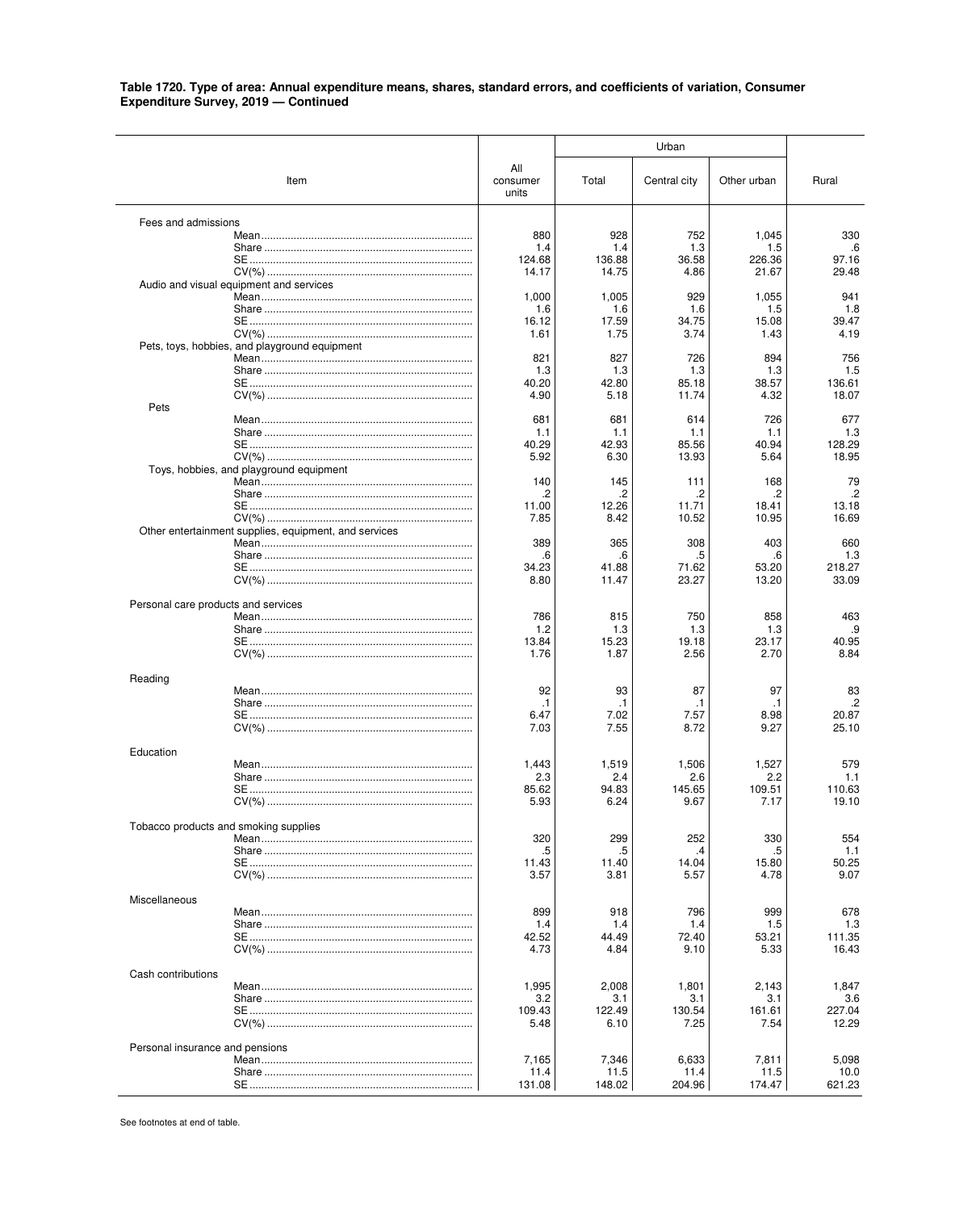|                                                                |                          |                  | Urban            |                  |                   |
|----------------------------------------------------------------|--------------------------|------------------|------------------|------------------|-------------------|
| Item                                                           | All<br>consumer<br>units | Total            | Central city     | Other urban      | Rural             |
| Personal insurance and pensions                                |                          |                  |                  |                  |                   |
| Life and other personal insurance                              | 1.83                     | 2.02             | 3.09             | 2.23             | 12.19             |
|                                                                | 520                      | 523              | 431              | 583              | 478               |
|                                                                | 8.<br>21.59              | .8<br>23.18      | .7<br>25.17      | .9<br>32.01      | .9<br>56.81       |
|                                                                | 4.16                     | 4.43             | 5.84             | 5.49             | 11.88             |
| Pensions and Social Security                                   | 6,645                    | 6,822            | 6,202            | 7,228            | 4,620             |
|                                                                | 10.5                     | 10.6             | 10.7             | 10.6             | 9.1               |
|                                                                | 124.80<br>1.88           | 140.15<br>2.05   | 190.68<br>3.07   | 165.42<br>2.29   | 590.00<br>12.77   |
|                                                                |                          |                  |                  |                  |                   |
| Sources of income and personal taxes:                          |                          |                  |                  |                  |                   |
| Money income before taxes                                      | \$82,852                 | \$84,784         | \$76,029         | \$90,499         | \$60,765          |
|                                                                | 1,973.48                 | 2,142.92         | 2,312.31         | 2,922.03         | 5,452.27          |
|                                                                | 2.38                     | 2.53             | 3.04             | 3.23             | 8.97              |
| Wages and salaries                                             | 64,708                   | 66,754           | 59,612           | 71,416           | 41,323            |
|                                                                | 78.1                     | 78.7             | 78.4             | 78.9             | 68.0              |
|                                                                | 1,803.94<br>2.79         | 1.983.06<br>2.97 | 1,561.90<br>2.62 | 2,838.66<br>3.97 | 4,189.22<br>10.14 |
| Self-employment income                                         |                          |                  |                  |                  |                   |
|                                                                | 5,947                    | 6,076            | 6,312            | 5,922            | 4,474             |
|                                                                | 7.2<br>640.92            | 7.2<br>692.42    | 8.3<br>1,592.72  | 6.5<br>491.52    | 7.4<br>1,517.83   |
|                                                                | 10.78                    | 11.40            | 25.23            | 8.30             | 33.93             |
| Social Security, private and government retirement             | 8,902                    | 8,774            |                  |                  |                   |
|                                                                | 10.7                     | 10.3             | 7,178<br>9.4     | 9,816<br>10.8    | 10,361<br>17.1    |
|                                                                | 208.14                   | 252.23           | 284.95           | 323.92           | 854.99            |
| Interest, dividends, rental income, other property income      | 2.34                     | 2.87             | 3.97             | 3.30             | 8.25              |
|                                                                | 1,962                    | 1,819            | 1,583            | 1,973            | 3,594             |
|                                                                | 2.4                      | 2.1              | 2.1              | 2.2              | 5.9               |
|                                                                | 199.07<br>10.15          | 169.41<br>9.31   | 181.31<br>11.46  | 239.43<br>12.13  | 1,592.92<br>44.32 |
| Public assistance, Supplemental Security Income, Supplementary |                          |                  |                  |                  |                   |
| Nutrition Assistance Program (SNAP)                            |                          |                  |                  |                  |                   |
|                                                                | 426<br>.5                | 427<br>.5        | 528<br>.7        | 360<br>.4        | 425<br>.7         |
|                                                                | 25.76                    | 25.82            | 47.35            | 26.92            | 73.94             |
| Unemployment and workers' compensation, veterans' benefits,    | 6.04                     | 6.05             | 8.97             | 7.47             | 17.39             |
| and regular contributions for support                          | 562                      | 582              | 406              | 697              | 330               |
| Share                                                          | .7                       | 7.               | 5                | 8.               | .5                |
|                                                                | 77.21                    | 83.65            | 54.45            | 131.29           | 77.10             |
| Other income                                                   | 13.74                    | 14.37            | 13.42            | 18.82            | 23.36             |
|                                                                | 345                      | 352              | 411              | 314              | 257               |
|                                                                | .4                       | .4               | .5               | .3               | .4                |
|                                                                | 35.68<br>10.35           | 37.22<br>10.57   | 57.11<br>13.88   | 43.75<br>13.95   | 77.48<br>30.15    |
|                                                                |                          |                  |                  |                  |                   |
| Personal taxes (contains some imputed values)                  | 11,364                   | 11,895           | 10.542           | 12.778           | 5,300             |
|                                                                | 13.7                     | 14.0             | 13.9             | 14.1             | 8.7               |
|                                                                | 730.24<br>6.43           | 788.49           | 871.34           | 1,075.23<br>8.41 | 907.47<br>17.12   |
| Federal income taxes                                           |                          | 6.63             | 8.27             |                  |                   |
|                                                                | 8,831                    | 9,253            | 8,214            | 9,931            | 4,017             |
|                                                                | 10.7<br>627.45           | 10.9<br>677.04   | 10.8<br>695.24   | 11.0<br>948.95   | 6.6<br>859.34     |
|                                                                | 7.10                     | 7.32             | 8.46             | 9.56             | 21.39             |
| State and local income taxes                                   |                          |                  |                  |                  |                   |
|                                                                | 2,470<br>3.0             | 2,581<br>3.0     | 2,273<br>3.0     | 2,781<br>3.1     | 1,202<br>2.0      |
|                                                                | 132.55                   | 143.28           | 199.21           | 162.86           | 174.41            |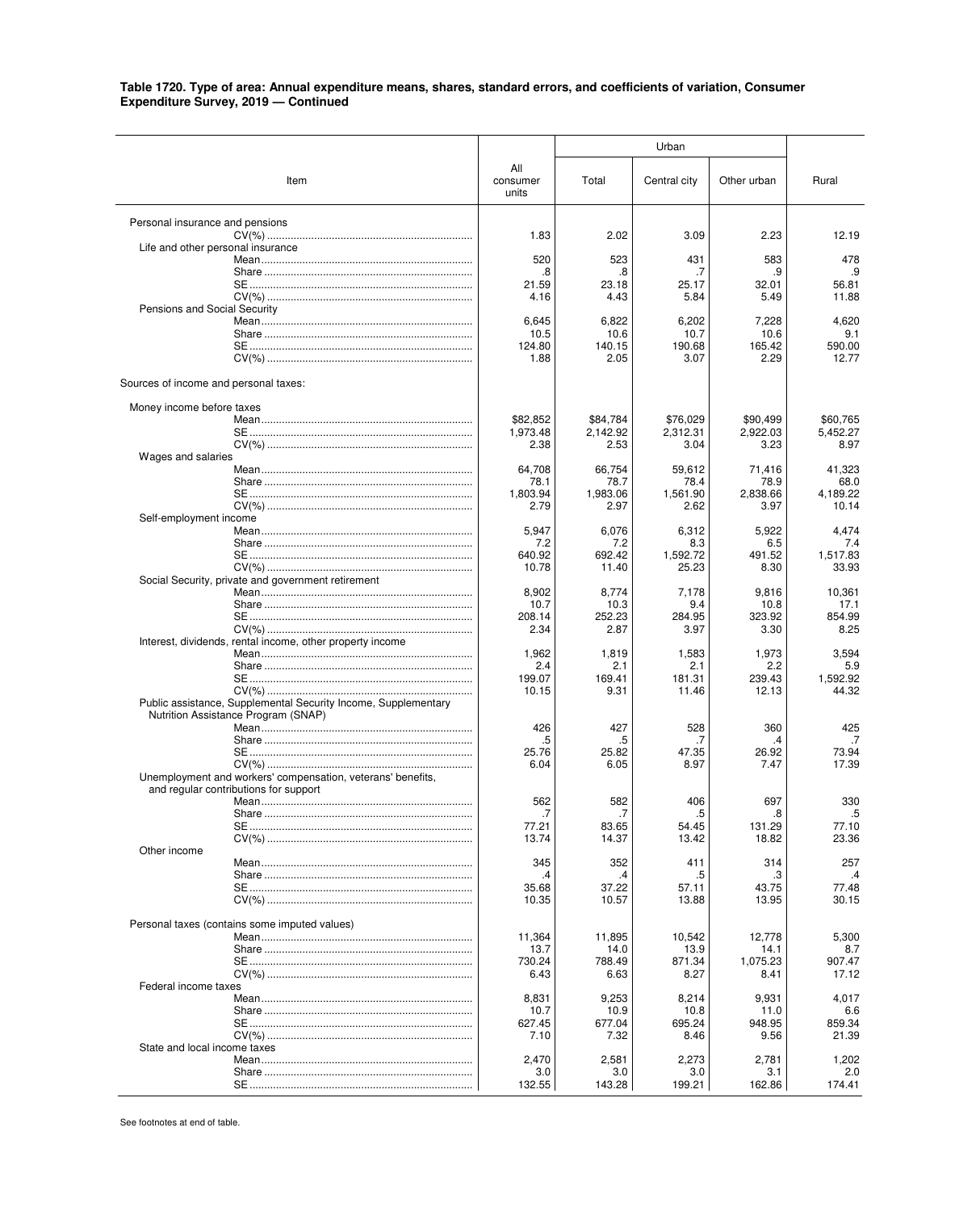|                                    |                                              |                          |                     | Urban               |                     |                    |
|------------------------------------|----------------------------------------------|--------------------------|---------------------|---------------------|---------------------|--------------------|
|                                    | Item                                         | All<br>consumer<br>units | Total               | Central city        | Other urban         | Rural              |
| State and local income taxes       |                                              |                          |                     |                     |                     |                    |
| Other taxes                        |                                              | 5.37                     | 5.55                | 8.76                | 5.86                | 14.51              |
|                                    |                                              | 63                       | 62                  | 55                  | 66                  | 81                 |
|                                    |                                              | .1<br>14.43              | $\cdot$ 1<br>14.81  | $\cdot$ 1<br>21.97  | .1<br>17.83         | $\cdot$ 1<br>49.46 |
|                                    |                                              | 22.80                    | 23.98               | 39.92               | 26.97               | 60.95              |
| Income after taxes                 |                                              |                          |                     |                     |                     |                    |
|                                    |                                              | 71,487                   | 72,889              | 65,487              | 77,721              | 55.465             |
|                                    |                                              | 86.3<br>1,312.27         | 86.0<br>1,423.93    | 86.1<br>1,645.71    | 85.9<br>1,907.19    | 91.3<br>4,576.89   |
|                                    |                                              | 1.84                     | 1.95                | 2.51                | 2.45                | 8.25               |
| Addenda:                           |                                              |                          |                     |                     |                     |                    |
|                                    | Net change in total assets and liabilities   |                          |                     |                     |                     |                    |
|                                    |                                              | \$10,971                 | \$11.238            | \$15,571            | \$8,410             | \$7,911            |
|                                    |                                              | 2,278.11                 | 2.479.21            | 4,070.09            | 2,790.90            | 4.472.81           |
| Net change in total assets         |                                              | 20.77                    | 22.06               | 26.14               | 33.18               | 56.54              |
|                                    |                                              | 23,320                   | 24,196              | 25,777              | 23,164              | 13,312             |
|                                    |                                              | 2,064.38                 | 2,241.42            | 4,246.72            | 2,284.52            | 4,743.01           |
|                                    |                                              | 8.85                     | 9.26                | 16.47               | 9.86                | 35.63              |
| Net change in total liabilities    |                                              | 12,350                   | 12,958              | 10,206              | 14,753              | 5,401              |
|                                    |                                              | 1,381.57                 | 1,501.11            | 1,524.03            | 2,069.93            | 1,898.91           |
|                                    |                                              | 11.19                    | 11.58               | 14.93               | 14.03               | 35.16              |
| Other financial information:       |                                              |                          |                     |                     |                     |                    |
| Other money receipts               |                                              | 1,201                    | 1,244               | 1,966               | 772                 | 715                |
|                                    |                                              | 391.13                   | 418.53              | 813.75              | 206.96              | 386.33             |
|                                    |                                              | 32.56                    | 33.65               | 41.38               | 26.80               | 54.04              |
|                                    | Mortgage principal paid on owned property    |                          |                     |                     |                     |                    |
|                                    |                                              | $-2,288$<br>54.74        | $-2,357$<br>61.55   | $-1,840$<br>91.38   | $-2,694$<br>86.58   | $-1,501$<br>147.57 |
|                                    |                                              | $-2.39$                  | $-2.61$             | $-4.97$             | $-3.21$             | $-9.83$            |
|                                    | Estimated market value of owned home         |                          |                     |                     |                     |                    |
|                                    |                                              | 204,174<br>4,271.93      | 208,537<br>4,378.95 | 176,723<br>5,464.14 | 229,306<br>6,639.53 | 154,298            |
|                                    |                                              | 2.09                     | 2.10                | 3.09                | 2.90                | 19,405.29<br>12.58 |
|                                    | Estimated monthly rental value of owned home |                          |                     |                     |                     |                    |
|                                    |                                              | 1,097                    | 1,129               | 922                 | 1,264               | 729                |
|                                    |                                              | 11.77                    | 12.26               | 19.11               | 21.93               | 50.00<br>6.86      |
|                                    |                                              | 1.07                     | 1.09                | 2.07                | 1.74                |                    |
| Gifts of goods and services, total |                                              |                          |                     |                     |                     |                    |
|                                    |                                              | 1,310                    | 1,349               | 1,079               | 1,527               | 858                |
|                                    |                                              | 61.97<br>4.73            | 64.61<br>4.79       | 86.30<br>8.00       | 88.35<br>5.79       | 211.10<br>24.59    |
| Food                               |                                              |                          |                     |                     |                     |                    |
|                                    |                                              | 98                       | 94                  | 71                  | 109                 | 146                |
|                                    |                                              | 10.44<br>10.62           | 9.64<br>10.23       | 10.02<br>14.06      | 14.73<br>13.47      | 69.53<br>47.79     |
| Alcoholic beverages                |                                              |                          |                     |                     |                     |                    |
|                                    |                                              | 13                       | 14                  | 9                   | 18                  | -1                 |
|                                    |                                              | 2.05                     | 2.21                | 2.86                | 3.27                | .61                |
| Housing                            |                                              | 15.50                    | 15.45               | 30.46               | 18.62               | 48.71              |
|                                    |                                              | 248                      | 253                 | 172                 | 307                 | 188                |
|                                    |                                              | 14.84                    | 15.95               | 14.97               | 26.91               | 32.00              |
|                                    |                                              | 5.98                     | 6.29                | 8.69                | 8.78                | 17.01              |
| Housekeeping supplies              |                                              | 28                       | 29                  | 23                  | 32                  | 20                 |
|                                    |                                              | 3.16                     | 3.40                | 3.45                | 4.91                | 6.56               |
|                                    |                                              | 11.31                    | 11.89               | 14.96               | 15.21               | 32.38              |
| Household textiles                 |                                              |                          |                     |                     |                     |                    |
|                                    |                                              | 15<br>3.21               | 15<br>3.37          | 8<br>2.54           | 20<br>5.55          | 15<br>9.19         |
|                                    |                                              | 20.91                    | 21.94               | 32.03               | 27.32               | 60.77              |
|                                    |                                              |                          |                     |                     |                     |                    |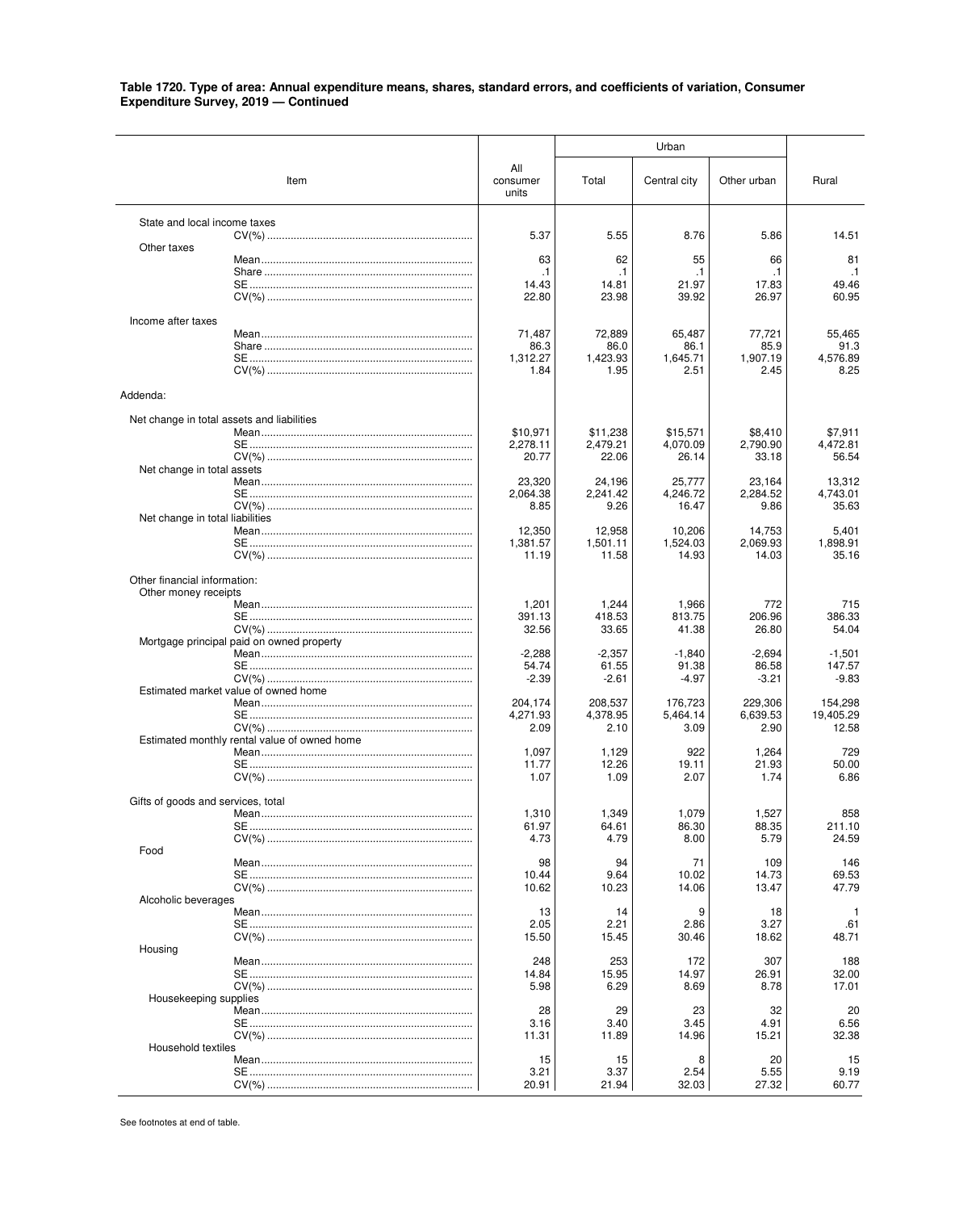|                                     |                                               |                          |               | Urban         |               |                |
|-------------------------------------|-----------------------------------------------|--------------------------|---------------|---------------|---------------|----------------|
|                                     | Item                                          | All<br>consumer<br>units | Total         | Central city  | Other urban   | Rural          |
|                                     | Appliances and miscellaneous housewares       |                          |               |               |               |                |
|                                     |                                               | 23<br>2.00               | 24<br>2.17    | 18<br>2.66    | 29<br>3.39    | 6<br>1.99      |
|                                     |                                               | 8.68                     | 8.88          | 14.64         | 11.82         | 32.02          |
| Major appliances                    |                                               |                          |               |               |               |                |
|                                     |                                               | 9                        | 9             | 7             | 11            | $\overline{c}$ |
|                                     |                                               | 1.63<br>18.64            | 1.77<br>18.94 | 1.98<br>27.40 | 2.14<br>19.86 | 1.38<br>79.36  |
|                                     | Small appliances and miscellaneous housewares |                          |               |               |               |                |
|                                     |                                               | 14                       | 15            | -11           | 18            | 4              |
|                                     |                                               | 1.87<br>13.10            | 2.01<br>13.33 | 2.97<br>27.18 | 2.76<br>15.42 | 2.42<br>53.84  |
|                                     | Miscellaneous household equipment             |                          |               |               |               |                |
|                                     |                                               | 47                       | 48            | 34            | 58            | 31             |
|                                     |                                               | 5.07                     | 5.35          | 5.65          | 8.04          | 11.03          |
| Other housing                       |                                               | 10.77                    | 11.04         | 16.51         | 13.90         | 35.11          |
|                                     |                                               | 135                      | 137           | 89            | 168           | 115            |
|                                     |                                               | 12.44                    | 13.50         | 13.15         | 22.03         | 27.44          |
| Apparel and services                |                                               | 9.23                     | 9.89          | 14.79         | 13.15         | 23.84          |
|                                     |                                               | 247                      | 252           | 195           | 291           | 179            |
|                                     |                                               | 23.40                    | 25.02         | 17.59         | 38.21         | 39.57          |
| Males, 2 and over                   |                                               | 9.49                     | 9.91          | 9.02          | 13.15         | 22.06          |
|                                     |                                               | 57                       | 60            | 51            | 65            | 30             |
|                                     |                                               | 4.86                     | 5.54          | 7.35          | 8.00          | 6.69           |
| Females, 2 and over                 |                                               | 8.47                     | 9.28          | 14.39         | 12.22         | 22.25          |
|                                     |                                               | 88                       | 92            | 61            | 113           | 44             |
|                                     |                                               | 17.32                    | 18.78         | 9.64          | 30.76         | 14.74          |
|                                     |                                               | 19.63                    | 20.39         | 15.82         | 27.27         | 33.69          |
| Children under 2                    |                                               | 37                       | 35            | 25            | 42            | 55             |
|                                     |                                               | 4.42                     | 4.39          | 3.51          | 6.85          | 15.14          |
|                                     |                                               | 12.02                    | 12.49         | 14.30         | 16.22         | 27.40          |
|                                     | Other apparel products and services           | 64                       | 65            | 59            | 70            | 50             |
|                                     |                                               | 8.43                     | 8.17          | 12.07         | 10.56         | 30.90          |
|                                     |                                               | 13.12                    | 12.48         | 20.63         | 15.05         | 61.42          |
| Jewelry and watches                 |                                               | 8                        | 8             | 12            | 5             | 4              |
|                                     |                                               | 2.40                     | 2.56          | 6.18          | 1.07          | 1.79           |
|                                     |                                               | 31.43                    | 32.17         | 50.85         | 20.67         | 43.15          |
|                                     | All other apparel products and services       | 57                       | 58            | 46            | 65            | 46             |
|                                     |                                               | 7.59                     | 7.54          | 10.09         | 10.59         | 31.01          |
|                                     |                                               | 13.41                    | 13.10         | 21.77         | 16.30         | 67.17          |
| Transportation                      |                                               | 133                      | 137           | 152           | 127           | 79             |
|                                     |                                               | 16.24                    | 17.31         | 31.46         | 23.92         | 43.54          |
| Healthcare                          |                                               | 12.25                    | 12.61         | 20.66         | 18.77         | 55.07          |
|                                     |                                               | 38                       | 40            | 25            | 50            | 17             |
|                                     |                                               | 10.56                    | 11.34         | 7.14          | 18.06         | 10.18          |
| Entertainment                       |                                               | 27.65                    | 28.29         | 29.12         | 35.94         | 61.63          |
|                                     |                                               | 100                      | 104           | 91            | 112           | 57             |
|                                     |                                               | 7.78                     | 8.78          | 16.69         | 10.60         | 26.94          |
|                                     | Toys, games, arts and crafts, and tricycles   | 7.78                     | 8.46          | 18.26         | 9.47          | 46.95          |
|                                     |                                               | 30                       | 32            | 27            | 35            | 11             |
|                                     |                                               | 2.93                     | 3.30          | 4.64          | 4.85          | 2.94           |
| Other entertainment                 |                                               | 9.63                     | 10.28         | 16.99         | 13.75         | 27.08          |
|                                     |                                               | 70                       | 72            | 64            | 77            | 47             |
|                                     |                                               | 7.32                     | 8.15          | 16.00         | 8.89          | 27.73          |
| Personal care products and services |                                               | 10.51                    | 11.38         | 24.97         | 11.61         | 59.62          |
|                                     |                                               | 21                       | 22            | 19            | 24            |                |
|                                     |                                               | 5.31                     | 5.78          | 5.03          | 7.85          | 2.34           |